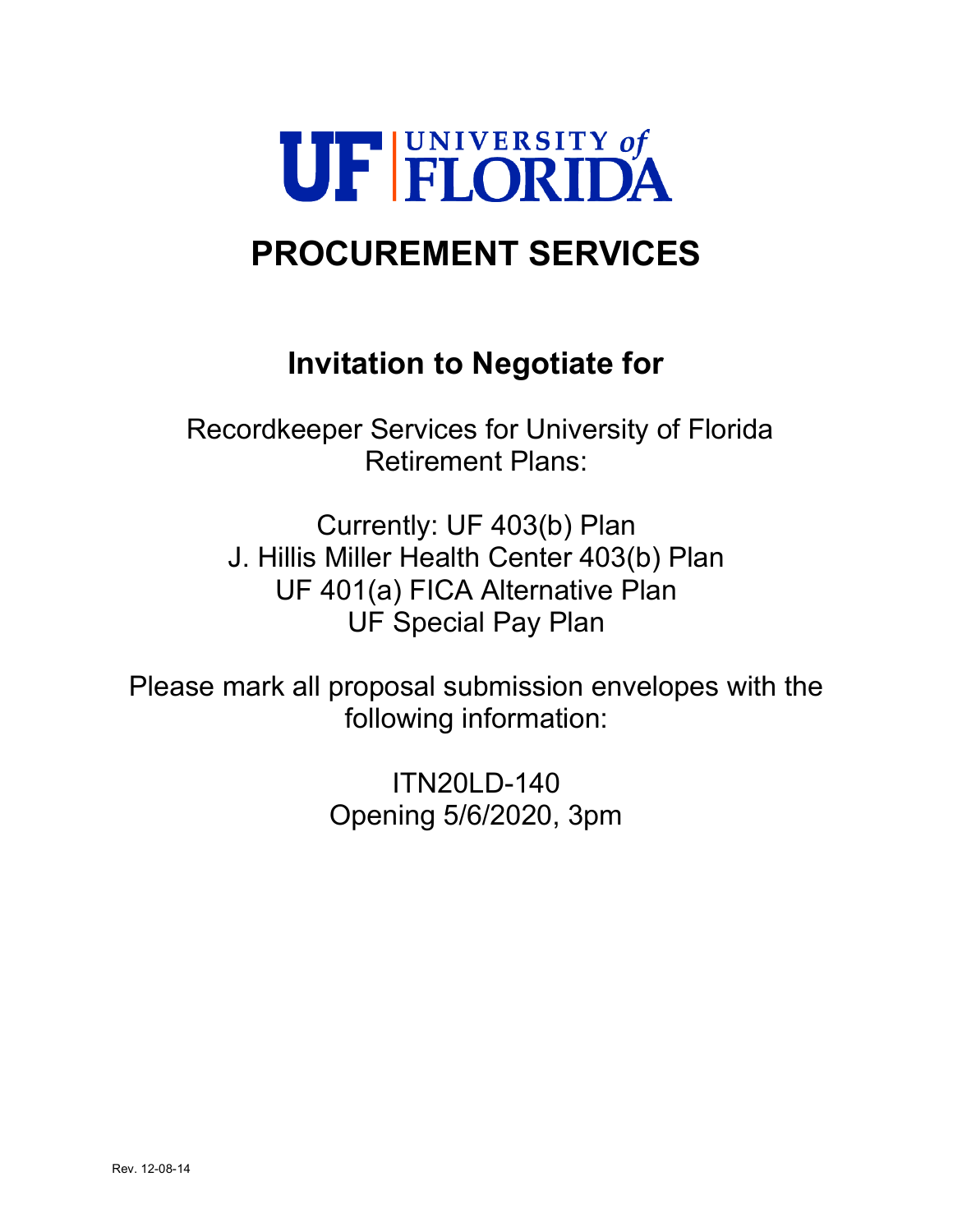## Contents

| 2.0 |               |                                                                            |  |
|-----|---------------|----------------------------------------------------------------------------|--|
|     | 2.1           |                                                                            |  |
|     | 2.2           |                                                                            |  |
|     | 2.3           |                                                                            |  |
|     | 2.4           |                                                                            |  |
|     | $2.5^{\circ}$ | Vendor Protest Procedure; Notice of Proposal Protest Bonding Requirement 8 |  |
|     | 2.6           |                                                                            |  |
|     | 2.7           |                                                                            |  |
|     | 2.8           |                                                                            |  |
|     | 2.9           |                                                                            |  |
|     | 2.10          | Determination of and Information Concerning Vendor's Qualifications        |  |
|     | 2.11          |                                                                            |  |
|     | 2.12          | Rejection of Vendor Counter-offers, Stipulations and Other Exceptions  10  |  |
|     | 2.13          |                                                                            |  |
|     | 2.14          |                                                                            |  |
|     |               |                                                                            |  |

| 4.1<br>4.1.1<br>4.1.2<br>4.1.3<br>4.1.4<br>4.1.5<br>4.1.6<br>4.2                       |  |
|----------------------------------------------------------------------------------------|--|
|                                                                                        |  |
|                                                                                        |  |
|                                                                                        |  |
|                                                                                        |  |
|                                                                                        |  |
|                                                                                        |  |
|                                                                                        |  |
|                                                                                        |  |
| 4.2.1                                                                                  |  |
| 4.2.2                                                                                  |  |
| 4.2.3                                                                                  |  |
| 4.2.4                                                                                  |  |
| Questions, Communications and Inquires between the University and Vendors  14<br>4.2.5 |  |
| Addenda and the University's Response to Communications from Vendor  14<br>4.2.6       |  |
| 4.2.7                                                                                  |  |
| 4.2.8                                                                                  |  |
| 4.2.9                                                                                  |  |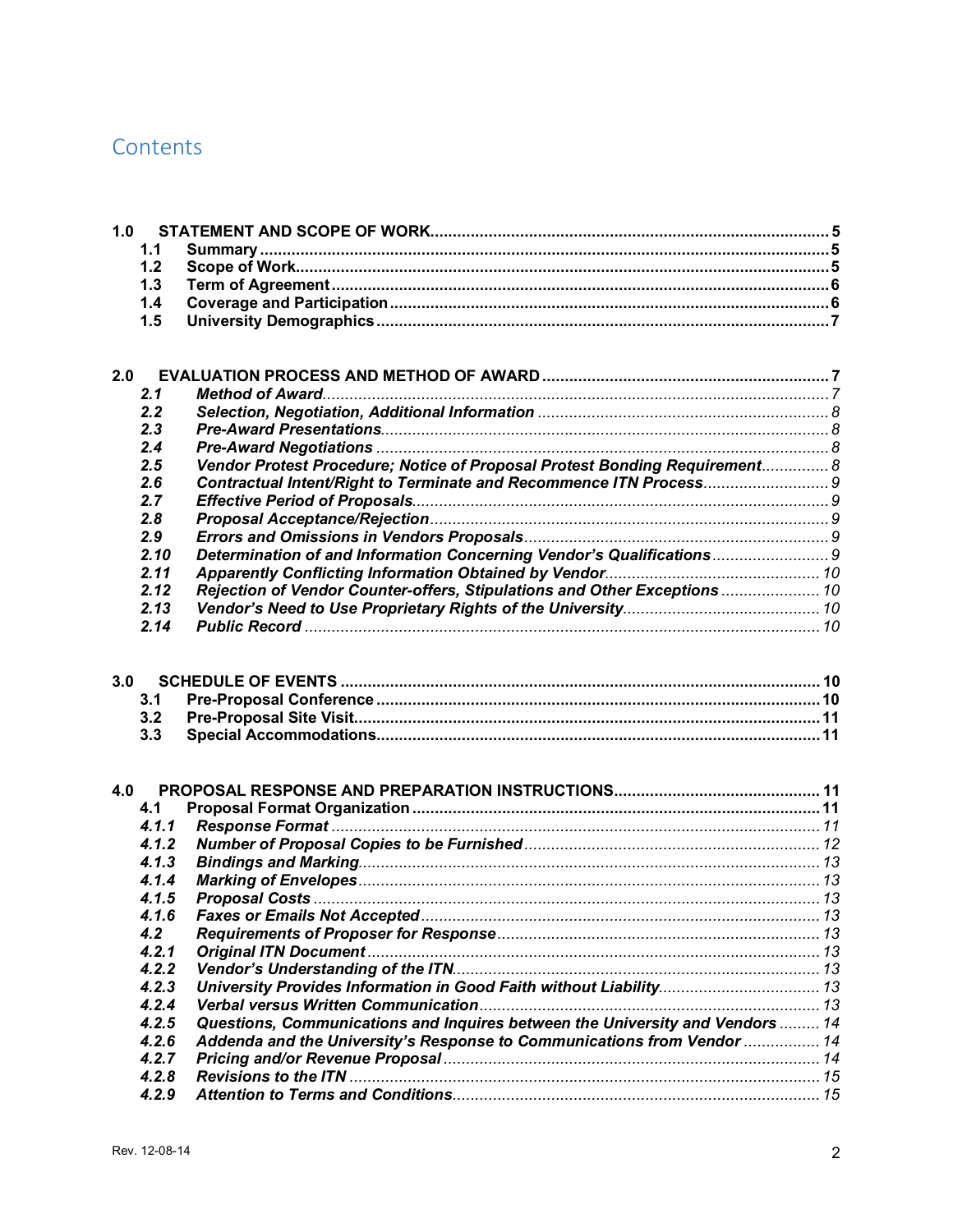| 4.2.13 Improper Business Relationships/Conflict of Interest Prohibited 16         |  |
|-----------------------------------------------------------------------------------|--|
| 4.2.14 Corrections, Changes, and Providing Information on Forms within the ITN 16 |  |
|                                                                                   |  |
|                                                                                   |  |
|                                                                                   |  |
|                                                                                   |  |

| 5.0  |  |
|------|--|
| 5.1  |  |
| 5.2  |  |
| 5.3  |  |
| 5.4  |  |
| 5.5  |  |
| 5.6  |  |
| 5.7  |  |
| 5.8  |  |
| 5.9  |  |
| 5.10 |  |
| 5.11 |  |
| 5.12 |  |
| 5.13 |  |
| 5.14 |  |
| 5.15 |  |
| 5.16 |  |
| 5.17 |  |

| 6.1  |     |  |
|------|-----|--|
| 6.2  |     |  |
| 6.3  |     |  |
| 6.4  |     |  |
| 6.5  |     |  |
| 6.6  |     |  |
| 6.7  |     |  |
| 6.8  |     |  |
| 6.9  |     |  |
| 6.10 |     |  |
| 6.11 |     |  |
| 6.12 |     |  |
| 6.13 |     |  |
| 6.14 |     |  |
| 6.15 |     |  |
| 6.16 |     |  |
| 6.17 |     |  |
| 6.18 |     |  |
| 6.19 |     |  |
| 6.20 |     |  |
| 6.21 |     |  |
| 6.22 |     |  |
| 6.23 |     |  |
| 6.24 |     |  |
|      | 6.0 |  |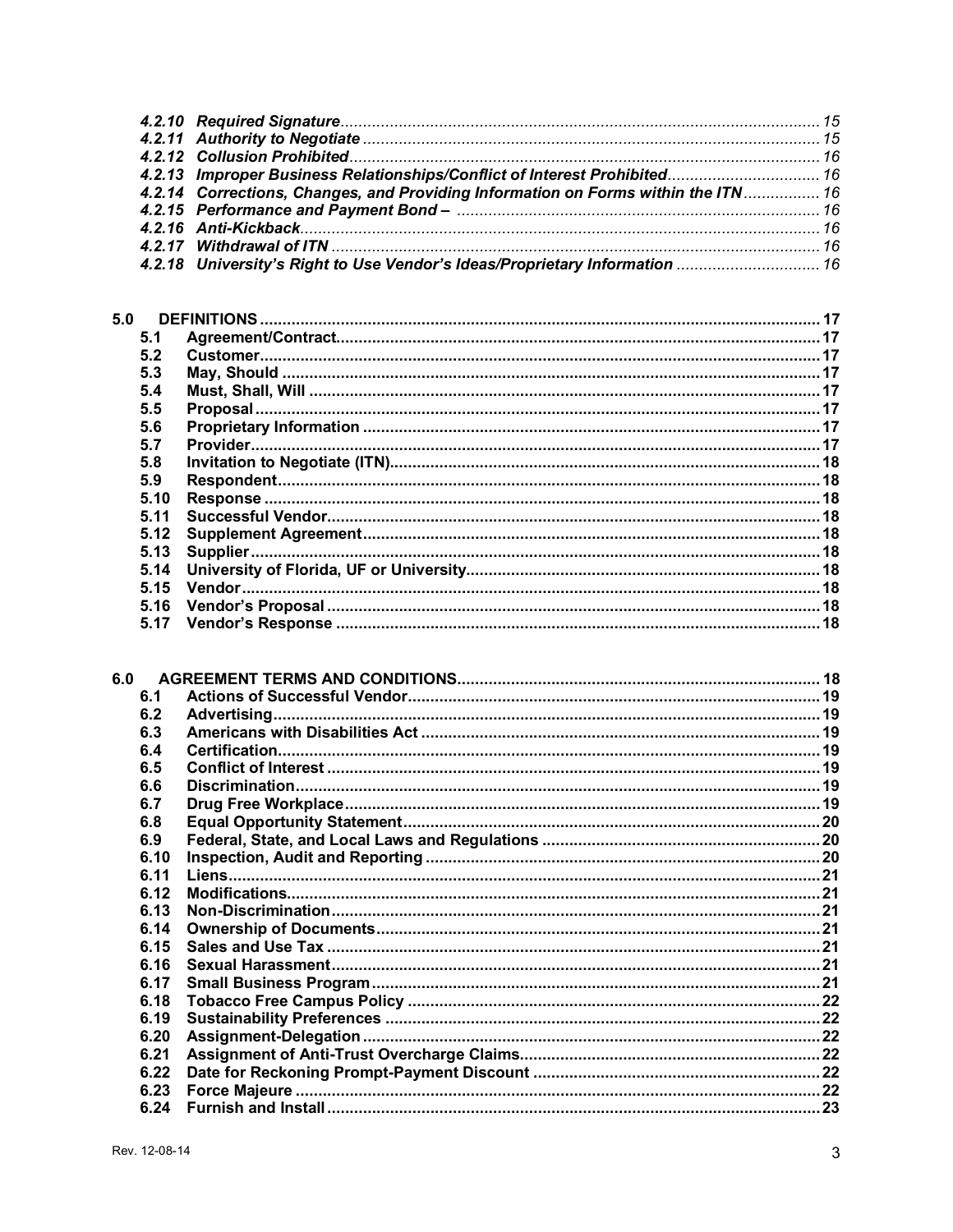| 6.25   |                                                                                |  |
|--------|--------------------------------------------------------------------------------|--|
| 6.26   |                                                                                |  |
| 6.27   |                                                                                |  |
| 6.28   |                                                                                |  |
| 6.29   |                                                                                |  |
| 6.30   |                                                                                |  |
| 6.31   |                                                                                |  |
| 6.32   | Notice to Vendors of Asbestos-Containing Materials in University Buildings  24 |  |
| 6.33   |                                                                                |  |
| 6.34   |                                                                                |  |
| 6.35   |                                                                                |  |
| 6.36   |                                                                                |  |
| 6.37   |                                                                                |  |
| 6.38   |                                                                                |  |
| 6.39   |                                                                                |  |
| 6.40   |                                                                                |  |
| 6.41   |                                                                                |  |
| 6.42   |                                                                                |  |
| 6.43   |                                                                                |  |
| 6.44   |                                                                                |  |
| 6.45   |                                                                                |  |
| 6.46   |                                                                                |  |
| 6.47   |                                                                                |  |
|        |                                                                                |  |
|        |                                                                                |  |
|        |                                                                                |  |
| 6.47.4 |                                                                                |  |
| 6.47.5 |                                                                                |  |
| 6.47.6 |                                                                                |  |
| 6.47.7 |                                                                                |  |
| 6.47.8 |                                                                                |  |
| 6.48   |                                                                                |  |
| 6.49   |                                                                                |  |
| 6.50   |                                                                                |  |
| 6.51   |                                                                                |  |
|        |                                                                                |  |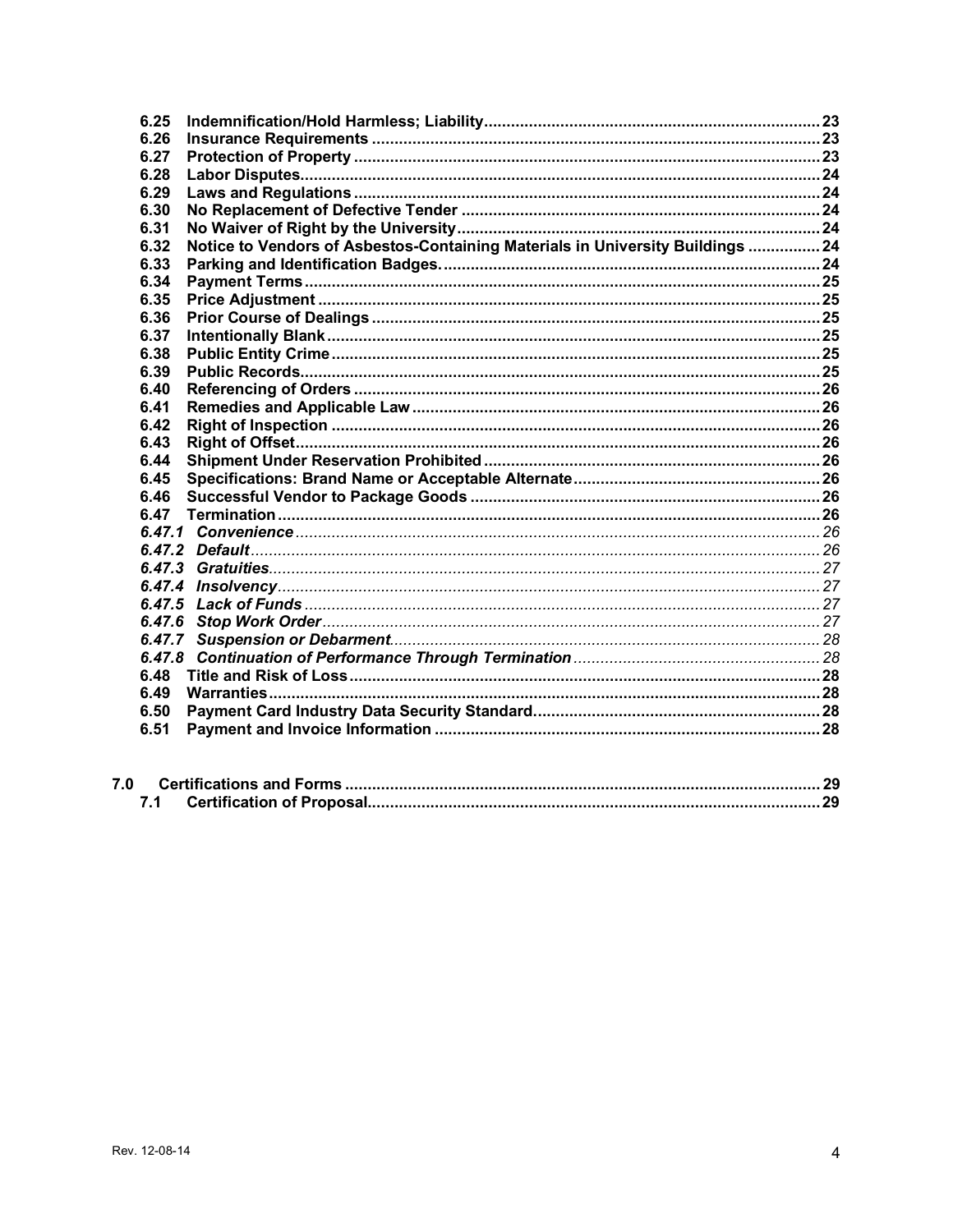## <span id="page-4-0"></span>**1.0 STATEMENT AND SCOPE OF WORK**

#### <span id="page-4-1"></span>**1.1 Summary**

The University of Florida ("UF") currently has four retirement plans for participants, in a plan with multiple service providers/Recordkeepers. Total assets for each plan, as of 12/31/19 are as follows:

The University of Florida 403(b): \$935 million The J. Hillis Miller Health Center 403(b): \$333 million The University of Florida 401(a) FICA Alternative Plan: \$115 million The University of Florida Special Pay Plan: \$24 million.

Additional information about the plans is available in Attachment A Plan Documents are available in Attachment C

UF is soliciting suppliers to serve as the recordkeeper for UF's retirement programs. This solicitation will result in an award to one (or more) suppliers to provide the scope of work detailed below. Information contained in this Invitation to Negotiate (ITN), as well as the attachments, should be relied upon in responding to the ITN. UF is soliciting for record keepers with a goal to/for:

- Assess current fee structure and identify any savings
- Provide better, more focused, customized education for plan participants in all forms (group, one-onone, social media, etc).
- Improve accuracy of administration data and communication to plan sponsor and plan participants.
- Further automation of some currently manual administration items.
- Potentially streamline recordkeepers across all Plans.

#### **1.2 Scope of Work**

<span id="page-4-2"></span>UF expects the recordkeeper to provide at least the below services, but does not want responders to be limited by this list.

Relationship Management

• At least Annual meetings (or as needed) at University of Florida that includes a review of plan success, relationship building opportunities, strategic discussions regarding how other Higher Ed Plan Sponsors are addressing current industry trends and issues.

Required recordkeeping functions

- Qualification of rollovers into the plan QDRO processing and qualification
- In-service withdrawal qualification and processing – ideally automated
- Hardship withdrawal qualification and processing – ideally automated
- Set-up and monitoring of installment payments
- Facilitate employee deferral elections Process small dollar cash-out
- Process investment mix elections and reallocations
- Post contributions to participant accounts
- and alternate payee set-up
- Calculation and processing of excess deferrals and contributions
- Catch-up contribution eligibility and processing
- Lump sum distributions
- distributions
- IRA cash-outs
- Support qualification of rollovers into the plan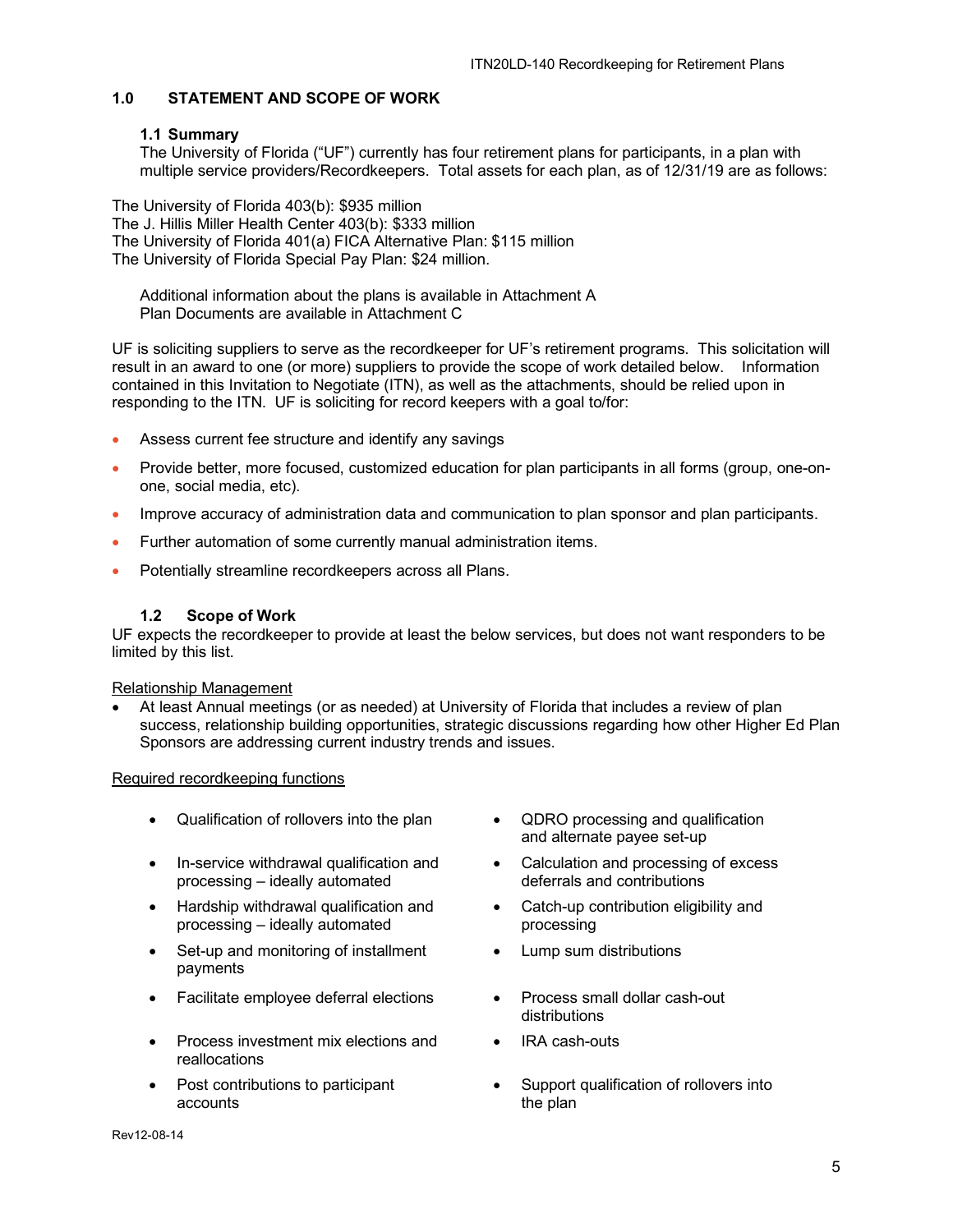- Quarterly participant statements: electronic or paper-based
- Life event processing including leave of absence, military leave and beneficiary support in the event of participant death

## Annual Compliance

- 
- 
- 
- 
- Notices associated with QDIA compliance

## Employee Communication and Education

- Delivery of confirmation notices in paper and electronic form
- Auto enrollment and auto increase
- Loan maintenance across vendors
- $402(q)$  and  $401(a)(17)$  monitoring  $\bullet$  Preparation and maintenance of Summary Plan Description
- Monitor plan contribution limits Preparation and distribution of Summary Annual Report
- Section 415 testing Preparation and distribution of Form 1099-Rs to persons receiving distributions
- 408(b)(2) and 404(a) disclosure Preparation and distribution of Eligible Automatic Contribution Arrangement Notice (EACA)
- Seeking to educate employees and plan participants through group meetings, individual meetings, webinars, targeted communications, messages via quarterly statements and emails.
- Seeking to reflect the diversity of plan participants covered by the plan and educate according to each group's specific needs.

Note: Plan fund lineup will be reviewed via a separate process. It is anticipated the future lineup will include the following: tier 1 = Target Date funds/QDIA, tier 2 = core index/passive options across 5 asset classes, tier  $3$  = active managers to complement tier 2 (number tbd), and possibly tier  $4$  = selfdirected brokerage (SDBA option)

## <span id="page-5-0"></span>**1.3 Term of Agreement**

The term of this Agreement will be for an initial period of 5 years, 1/1/21 to 12/31/26 with an option to renew based on satisfactory performance and the written approval of both parties for up to 2 additional 1 year periods.

## <span id="page-5-1"></span>**1.4 Coverage and Participation**

The intended coverage of this ITN and any Agreement resulting from this solicitation shall be for the use of the University of Florida. With the consent and agreement of the Successful Vendor, the other state universities, community colleges, district school boards, other educational institutions, and other governmental agencies, may assess and access an Agreement resulting from this solicitation issued and administered by the University of Florida.

The University reserves the right to add and/or delete elements, or to change any element of the coverage and participation at any time without prior notification and without any liability of any kind or amount.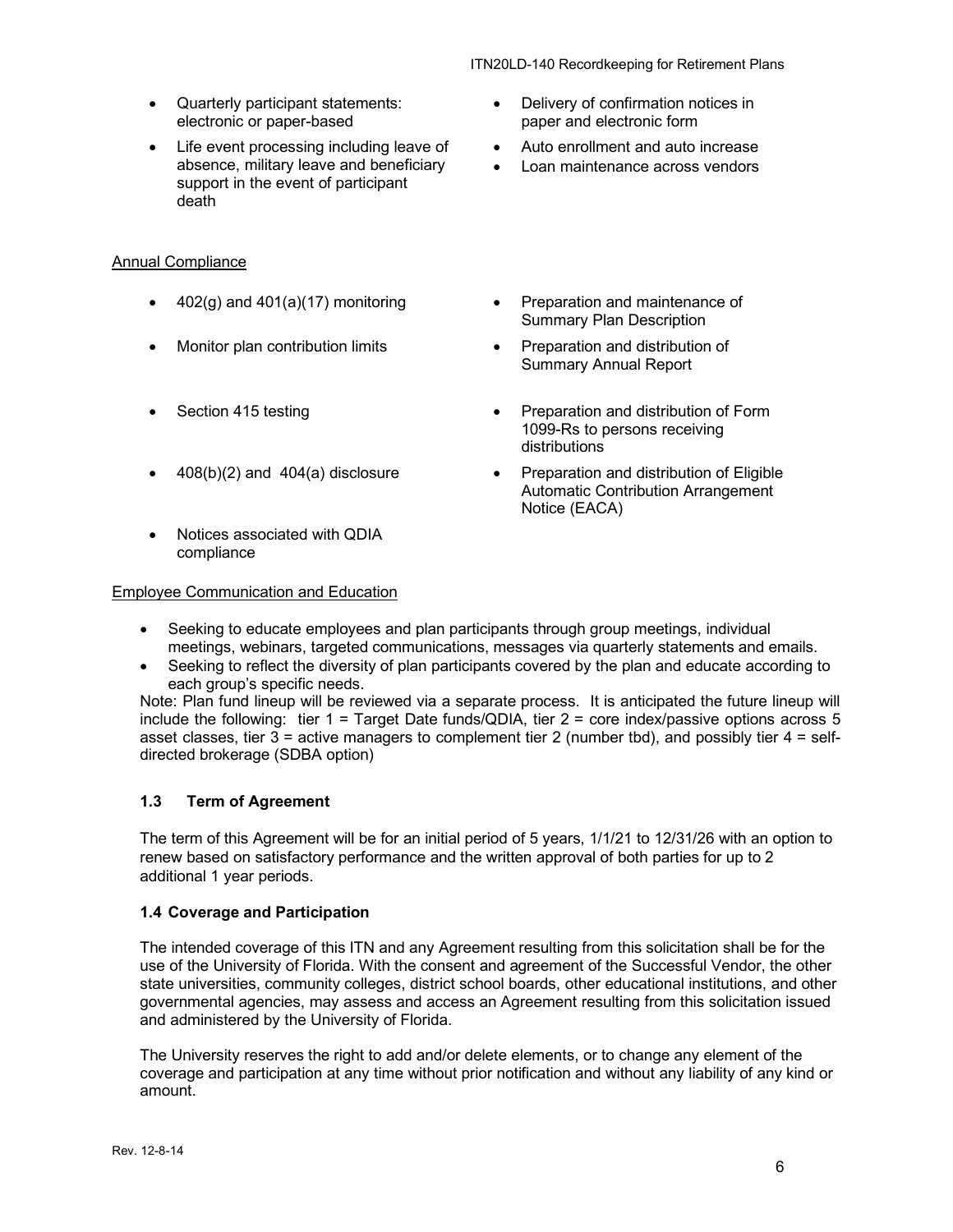### <span id="page-6-0"></span>**1.5 University Demographics**

The University of Florida is a major public land-grant research university. The state's oldest, largest, and most comprehensive university, the University of Florida is among the nation's most academically diverse public universities. The University has a long history of established programs in international education, research, and service. It is one of only 17 public land-grant universities nationwide and the only university in Florida belonging to the Association of American Universities. With more than 50,000 students, the University of Florida is now one of the five largest universities in the nation and ranks in the top 10 of public universities in the US.

The University of Florida has a 2,000-acre campus and more than 900 buildings (including 170 with classrooms and laboratories). The northeast corner of campus is listed as a historic district on the National Register of Historic Places.

The University's extensive capital improvement program has resulted in facilities ideal for 21st century research including the McKnight Brain Institute, the Health Professions, Nursing and Pharmacy Building, the Cancer and Genetics Research Complex, and the Proton Therapy Institute in Jacksonville. Overall, the university's current facilities have a book value of more than \$1 billion and a replacement value of \$2 billion.

Several qualities distinguish UF among today's leading public research universities.

The first is its highly comprehensive breadth on a single campus, facilitating interdisciplinary collaboration among, for example, faculty within the adjacent colleges of journalism, engineering and medicine. The second is its unwavering support from the state of Florida, which has endorsed UF's drive to become one of the nation's very best public research universities – supporting those efforts since 2013 with hundreds of millions of dollars in additional funding to grow its faculty ranks. UF's third exceptional quality is its dynamism. Like the state of Florida, now the nation's third- largest and among its fastest-growing, UF is undergoing rapid transformation as it pursues its overarching aspiration "to be a premier university that the state, nation and world look to for leadership."

For any additional information about the University of Florida, please visit the University's web page at: [www.ufl.edu.](http://www.ufl.edu/)

#### <span id="page-6-1"></span>**2.0 EVALUATION PROCESS AND METHOD OF AWARD**

#### <span id="page-6-2"></span>**2.1 Method of Award**

The evaluation of each response to this ITN will be based on its overall competence, compliance, format, and organization. The Award shall be made to the responsive and responsible vendor whose proposal is determined to be the most advantageous to the University of Florida, taking into consideration the following evaluation criteria listed below. Pricing may be a criterion. However, the University is under no obligation whatsoever to select as most responsive the proposal that demonstrates the lowest pricing.

The contract will consist of the University's ITN, the proposal with any and all revisions, award letter, purchase order, and the signed agreement between the parties, as stated in that agreement.

Vendors whose proposals are not accepted will be notified after a final selection has been made by public posting of the selected proposer(s). This public posting functions as the rejection of all other proposals. This posting will be made to https://procurement.ufl.edu/vendors/schedule-of-bids/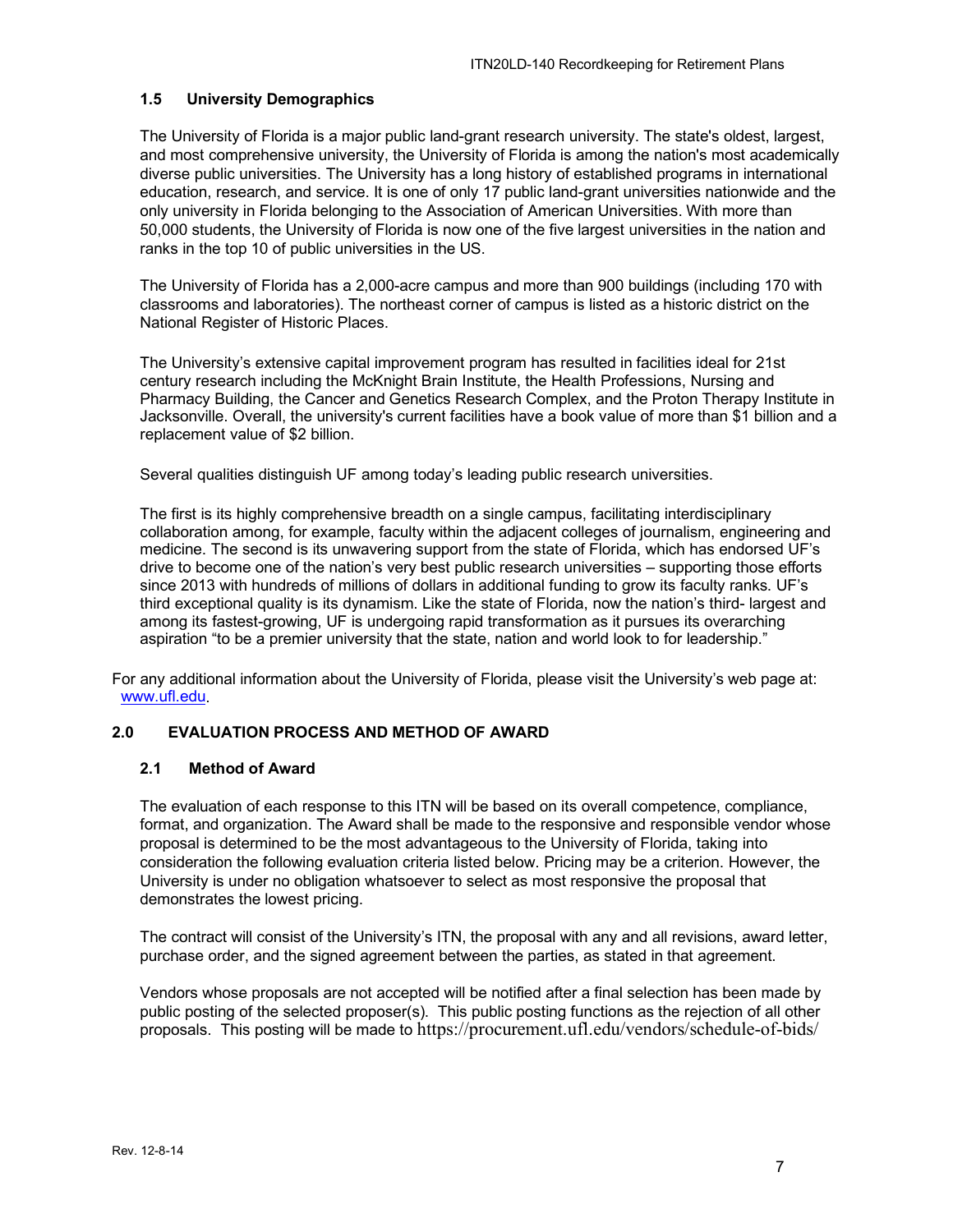#### **Evaluation Criteria**

Vendor proposals will be evaluated based upon how well each Vendor's plans meet the University's needs. Specific consideration will be given to the following responses in no particular order or weighting:

Organization and Management Plan Administration **Technology** Plan Sponsor Services **Compliance** Participant Services Participant Communication Implementation Plan Investments Account Team Fee Proposal Ability to Contract with the University (acceptance of UF terms and conditions)

#### <span id="page-7-0"></span>**2.2 Selection, Negotiation, Additional Information**

Although the University reserves the right to negotiate with any vendor or vendors to arrive at its final decision and/or to request additional information or clarification on any matter included in the proposal, it also reserves the right to select the most responsive vendor or vendors without further discussion, negotiation, or prior notice. The University may presume that *any proposal is a best-andfinal offer.*

The University also reserves the right to award to the next highest evaluated, responsive and responsible bidder for any and all groups, subgroups, or items in the event of inability to agree to contract terms,

#### <span id="page-7-1"></span>**2.3 Pre-Award Presentations**

The University reserves the right to require presentation from any and all vendors, in which they may be asked to provide, or they may provide information in addition to that provided in their proposals.

#### <span id="page-7-2"></span>**2.4 Pre-Award Negotiations**

The University reserves the right to negotiate prior to award with vendors for purpose of addressing the matters set forth in the following list, which may not be exhaustive.

- Resolving minor difference and typographical errors
- Terms and conditions
- Clarifying necessary details and responsibilities
- Emphasizing important issues and points
- Receiving assurances from vendors
- Obtaining the lowest and best pricing and/or revenue agreement

#### <span id="page-7-3"></span>**2.5 Vendor Protest Procedure; Notice of Proposal Protest Bonding Requirement**

Any vendor protest to a University decision or intended decision with regard to this ITN is subject to Florida Board of Governors' (BOG) Regulations 18.002 and 18.003. Any vendor who files an action protesting a decision or intended decision shall post at the time of the filing the formal written protest,

.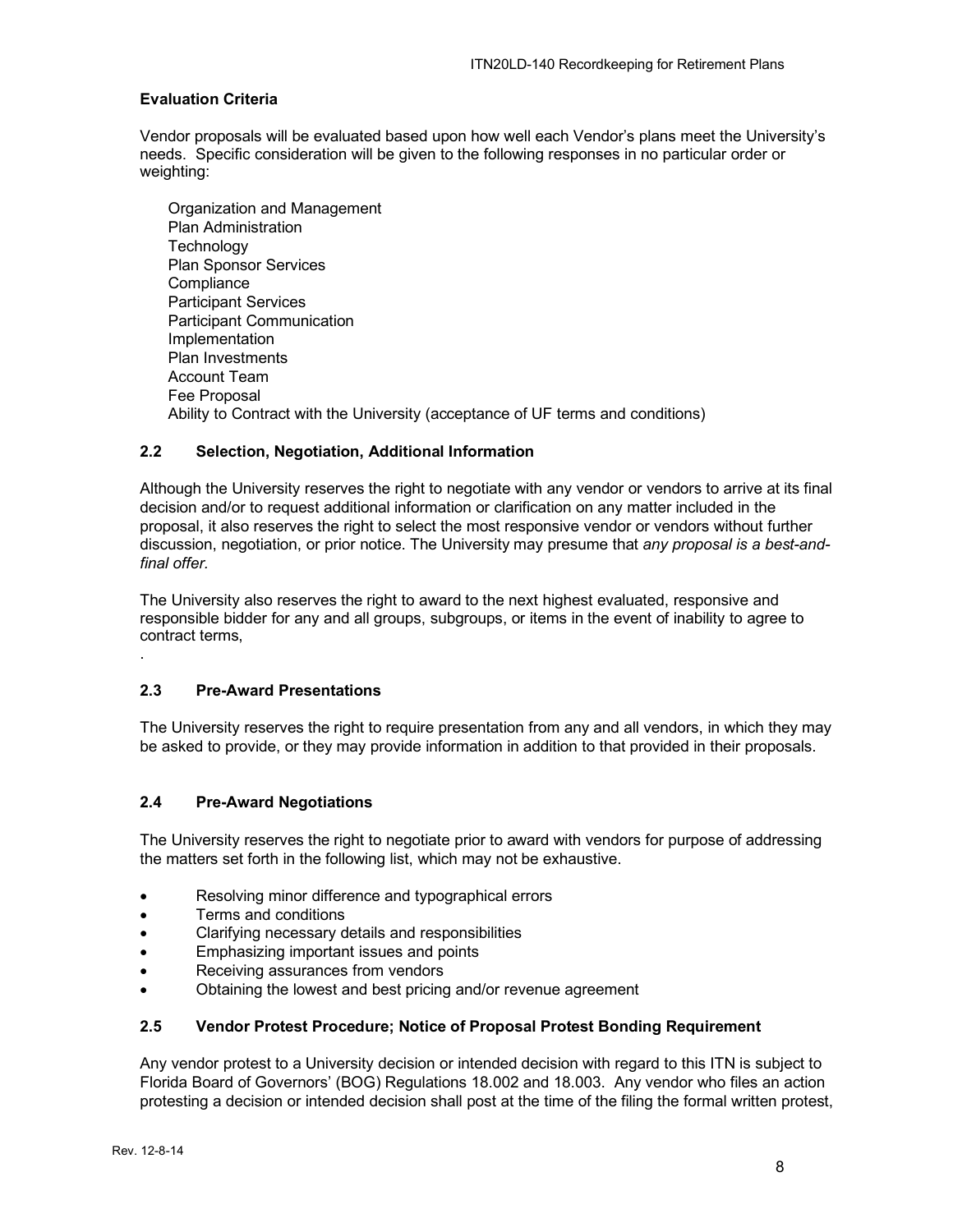a bond, payable to the University of Florida, in an amount equal to the lessor of 10% of the estimated value of the protestor's proposal or 10% of the University's estimated expenditure during the contract term:, or \$10,000. The bond shall be conditioned upon the payment of all costs which may be adjudged against the vendor. In lieu of a bond, the University will accept a cashier's check or money order in the amount of the bond.

## <span id="page-8-0"></span>**2.6 Contractual Intent/Right to Terminate and Recommence ITN Process**

The University intends to contract with one or more vendors whose proposal(s) are considered to be in the best interests of the University. However, the University may terminate this ITN process at any time up to notice of award, without prior notice, and without liability of any kind or amount. Further, the University reserves the right to commence one or more subsequent ITN processes seeking the same or similar products or services covered hereunder. In the event of cancellation or termination, the University reserves the right to award the contract to another Offeror, cancel in its entirety, or to request new proposals, whichever is in the best interest of University of Florida.

## <span id="page-8-1"></span>**2.7 Effective Period of Proposals**

Under this ITN, the University shall hold that vendors' responses to this ITN shall remain in effect for a period of ninety (90) days following the closing date, in order to allow time for evaluation, approval, and award of the contract. Any vendor who does not agree to this condition shall specifically communicate in its proposal such disagreement to the University, along with any proposed alternatives. This University may accept or reject such proposed alternatives without further notification or explanation.

## <span id="page-8-2"></span>**2.8 Proposal Acceptance/Rejection**

The University reserves the right to reject any or all proposals. Such rejection may be without prior notice and shall be without any liability of any kind or amount to the University. The University shall not accept any proposal that the University deems not to be in its best interests. The University shall reject proposals submitted after the closing date and time.

#### <span id="page-8-3"></span>**2.9 Errors and Omissions in Vendors Proposals**

The University may accept or reject any vendor's proposal, in part or in its entirety, if such proposal contains errors, omissions, or other problematic information. The University may decide upon the materiality of such errors, omissions, or other problematic information.

#### <span id="page-8-4"></span>**2.10 Determination of and Information Concerning Vendor's Qualifications**

The University reserves the right to determine whether a vendor has the ability, capacity, and resources necessary to perform in full any contract resulting from this ITN. The University may request from vendors information it deems necessary to evaluate such vendors' qualifications and capacities to deliver the products and/or services sought hereunder. The University may reject any vendor's proposal for which such information has been requested but which the vendor has not provided. Such information may include but is not limited to:

- Financial resources
- Personnel resources
- Physical resources
- Internal financial, operating, quality assurance, and other similar controls and policies
- Resumes of key executives, officers, and other personnel pertinent to the requirements of the ITN
- Customer references (including UF's experience)
- Disclosures of complaints or pending actions, legal or otherwise, against the vendor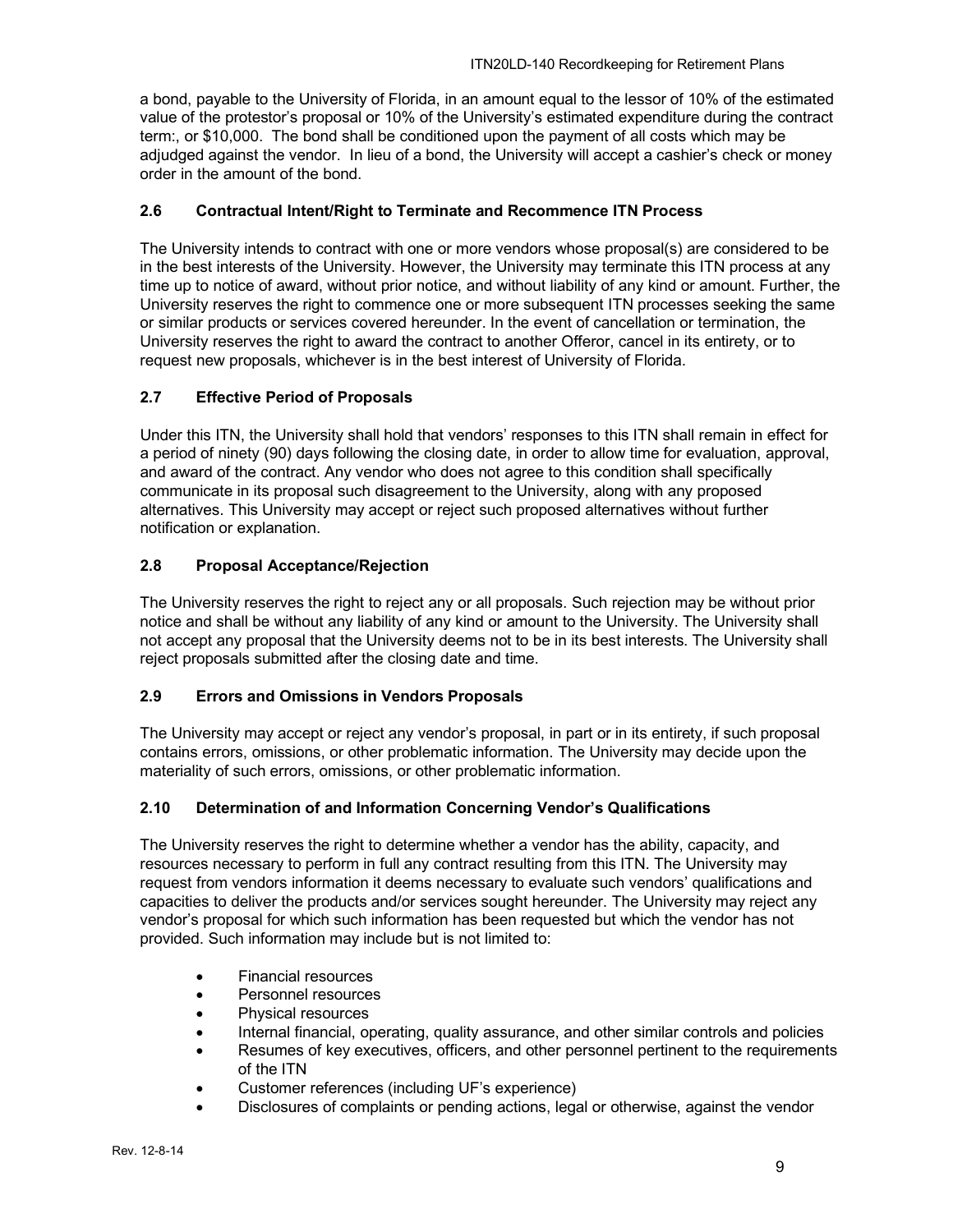The University reserves the right to check references with current customers as provided by the vendor and with any customers the University identifies

#### <span id="page-9-0"></span>**2.11 Apparently Conflicting Information Obtained by Vendor**

The University is under no obligation whatsoever to honor or observe any information that may apparently conflict with any provision herein, regardless of whether such information is obtained from any office, agent, or employee of the University. Such information shall not affect the vendor's risks or obligations under a contract resulting from this ITN.

#### <span id="page-9-1"></span>**2.12 Rejection of Vendor Counter-offers, Stipulations and Other Exceptions**

Any vendor exception, stipulation, counter-offer, requirement, and/or other alternative term or condition shall be considered rejected unless specifically accepted in writing by the University and thereafter incorporated into any contract resulting from this ITN.

#### <span id="page-9-2"></span>**2.13 Vendor's Need to Use Proprietary Rights of the University**

All information proprietary to the University and disclosed by the University to any vendor shall be held in confidence by the vendor and shall be used only for purposes of the vendor's performance under any contract resulting from this ITN.

#### <span id="page-9-3"></span>**2.14 Public Record**

On the earlier of (i) the time the University provides notice of a decision or intended decision, or (ii) 30 days after the final competitive sealed proposals are all opened, whichever occurs earlier, vendor proposals may be disclosed as public record.

#### <span id="page-9-4"></span>**3.0 SCHEDULE OF EVENTS**

The following is the tentative schedule that will apply to this ITN, but may change in accordance with the University's needs.

| 4/8/20                  | Issuance of ITN                                   |
|-------------------------|---------------------------------------------------|
| 4/22/20                 | Questions/inquiries due to UF contact (via email) |
| 4/29/20                 | Responses to questions provided                   |
| $5/6/20 - 3pm$          | <b>ITN Closes/Opening of Proposals</b>            |
| Weeks beginning 6/29/20 | Vendor Presentations/negotiations                 |

Proposals must be delivered sealed to:

University of Florida Procurement Services 971 Elmore Drive Gainesville, FL 32611-5250

If any questions should arise during this process, please contact:

Attn: Lisa Deal Telephone No: 352/294-1151 Facsimile No: 352/392-8837 E-mail Address:LSD@ufl.edu

Should you advance to be a finalist, we will request three client references.

#### <span id="page-9-5"></span>**3.1 Pre-Proposal Conference – N/A**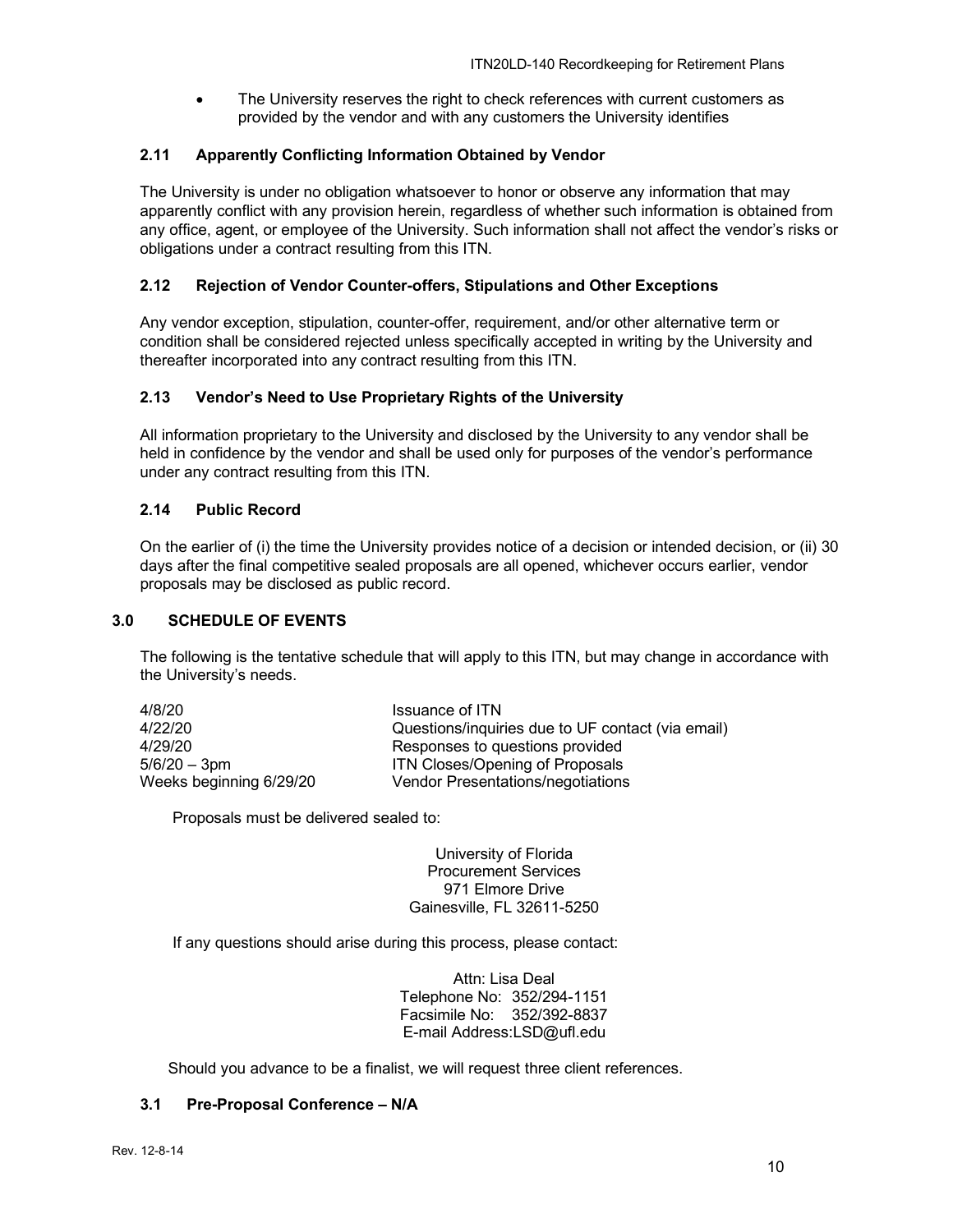#### <span id="page-10-0"></span>**3.2 Pre-Proposal Site Visit – N/A**

#### <span id="page-10-1"></span>**3.3 Special Accommodations**

If special accommodations are needed in order to attend a pre-proposal meeting or a proposal opening, contact Lisa Deal at 352-294-1151 or email at lSD@ufl.edu three (3) business days prior to pre-proposal meeting or proposal opening.

#### <span id="page-10-2"></span>**4.0 PROPOSAL RESPONSE AND PREPARATION INSTRUCTIONS**

Proposals must be delivered sealed to: University of Florida Procurement Services 971 Elmore Drive Gainesville, FL 32611-5250 on or prior to 4/30/2020 at 3:30pm ITN#20LD-140

#### **The above address is a valid campus address for any courier service.**

It is the vendor's responsibility to assure that the proposal is delivered at the proper time and place of the proposal opening. Proposals which for any reason are not so delivered will not be considered. The University shall not accept proposals received by facsimile or email. The University shall, at the specified closing date and time, open all proposals that are otherwise in order. The University will allow interested parties to attend such opening for purposes of identifying which vendors have responded. The University will make no immediate decision at such time, and there will be no disclosure of any information contained in any proposal until the earlier of (i) the time University provides notice of a decision or intended decision, or (ii) 30 days after the final competitive sealed proposals are all opened, whichever occurs earlier, at which time the vendor proposals become public record. When multiple solicitations have been scheduled to open at the same date and time, the University will open solicitations that have interested individuals present in sequential order by solicitation number. The University will hold unopened any proposals received after the closing date and time and will not consider such proposals. The University reserves the right to retain or dispose of such proposals at its discretion; however, the University may return such proposals to their related vendors, but only at such vendor's request and at no cost or expense whatsoever to the University.

If only one proposal is received, Procurement may delay the opening in order to determine why other vendors did not respond and to encourage other vendors to respond.

#### <span id="page-10-3"></span>**4.1 Proposal Format Organization**

Original proposal and all copies must be on  $8\frac{1}{2}$  x11 text weight paper, double-sided, using binding tabs that will facilitate the distribution and evaluation of the proposals. Proposals should be printed when possible on paper containing a high level of post-consumer recycle content. Proposals should conform to the tabbed format below as well as the requirements of sections 4.1.2, 4.1.3 and 4.1.4.

#### <span id="page-10-4"></span>**4.1.1 Response Format**

- Submit one (1) copy of the initial response on PC compatible media (CD/DVD or USB flash drive), preferably in Word® and/or Excel®. The original response must contain the original manual signature of the authorized person signing the proposal, and the electronic copy of the proposal.
- The outer carton of the response must display clearly and conspicuously the following identifying information, The ITN number, name and due date and is sealed; submit one (1) original and 10 copies of the vendor's proposal in hard copy form.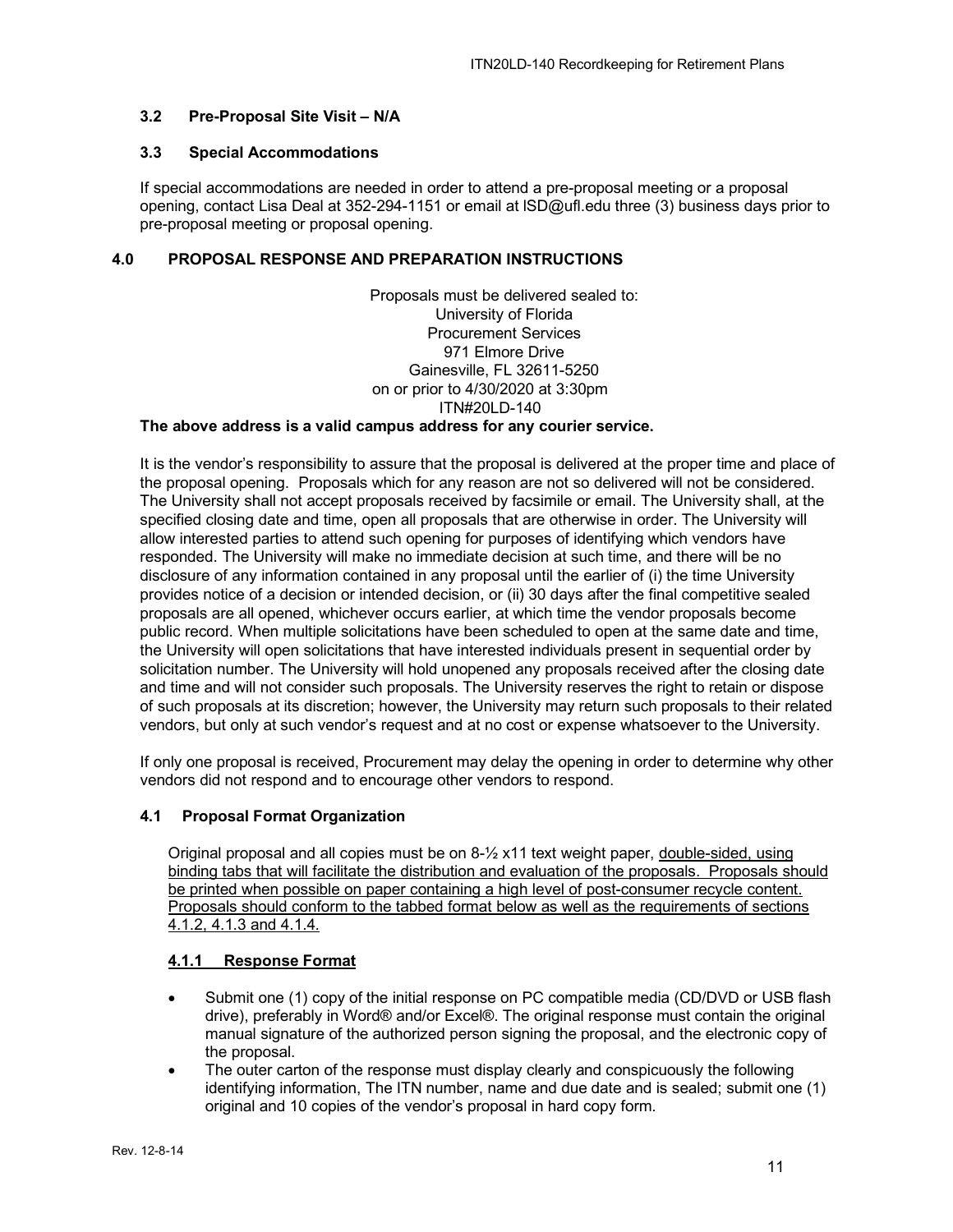- The offer's response must include the information and required submittals described, tabbed and numbered as shown below, with all information appearing in the Tab in which it was requested.
- Questions and requests for information may not be rearranged, regrouped, or divided in any way.
- All information and required submittals requested MUST BE in hardcopy and included in the written response.

#### *Failure to adhere to this condition may cause your response to be rejected without further evaluation.*

- Information submitted that is not requested by the University may be considered to be supplemental, not subject to evaluation by the committee members.
- If there is any information or required submittals which due to size or binding cannot be incorporated following the proper tab, the vendor must provide information following the numbered tab, telling the evaluator where the information can be found in the response.
- Tabular / Paginated Format:
	- o **Tab 1**: Completed and signed Certification of Proposal form, and/or signed and completed acknowledgement forms for any addenda issued. Contact name(s) and title(s) of the individual(s) responsible for the company's proposal and negotiation during this ITN process. Please include the Organizational chart beginning with your account management team through CEO of your company
	- o **Tab 2**: A one to two page executive summary of the vendor's proposal, including brief descriptions of the company's expertise procuring a contract the size and scope described in the ITN, and how the vendor plans to address the University's requirements.
	- o **Tab 3**: Completed Attachment B which includes:
		- Organization and Management Plan Administration **Technology** Plan Sponsor Services **Compliance** Participant Services Participant Communication Implementation Plan Investments Account Team Fee Proposal
	- o **Tab 4**: Provide any concerns about the University Terms and Conditions. Be specific about the clause and provide alternate language.
	- o **Tab 5**: Please describe the process of producing "best value" for University and its users, through creative marketing, small business & diversity programs, "green" initiatives, and/or other programs.

#### <span id="page-11-0"></span>**4.1.2 Number of Proposal Copies to be Furnished**

Vendors are to submit one (1) original, of the initial response on PC compatible media (CD/DVD or USB flash drive), preferably in Word® and or / Excel® marked "Original", and ten (10) copies, each marked "Copy".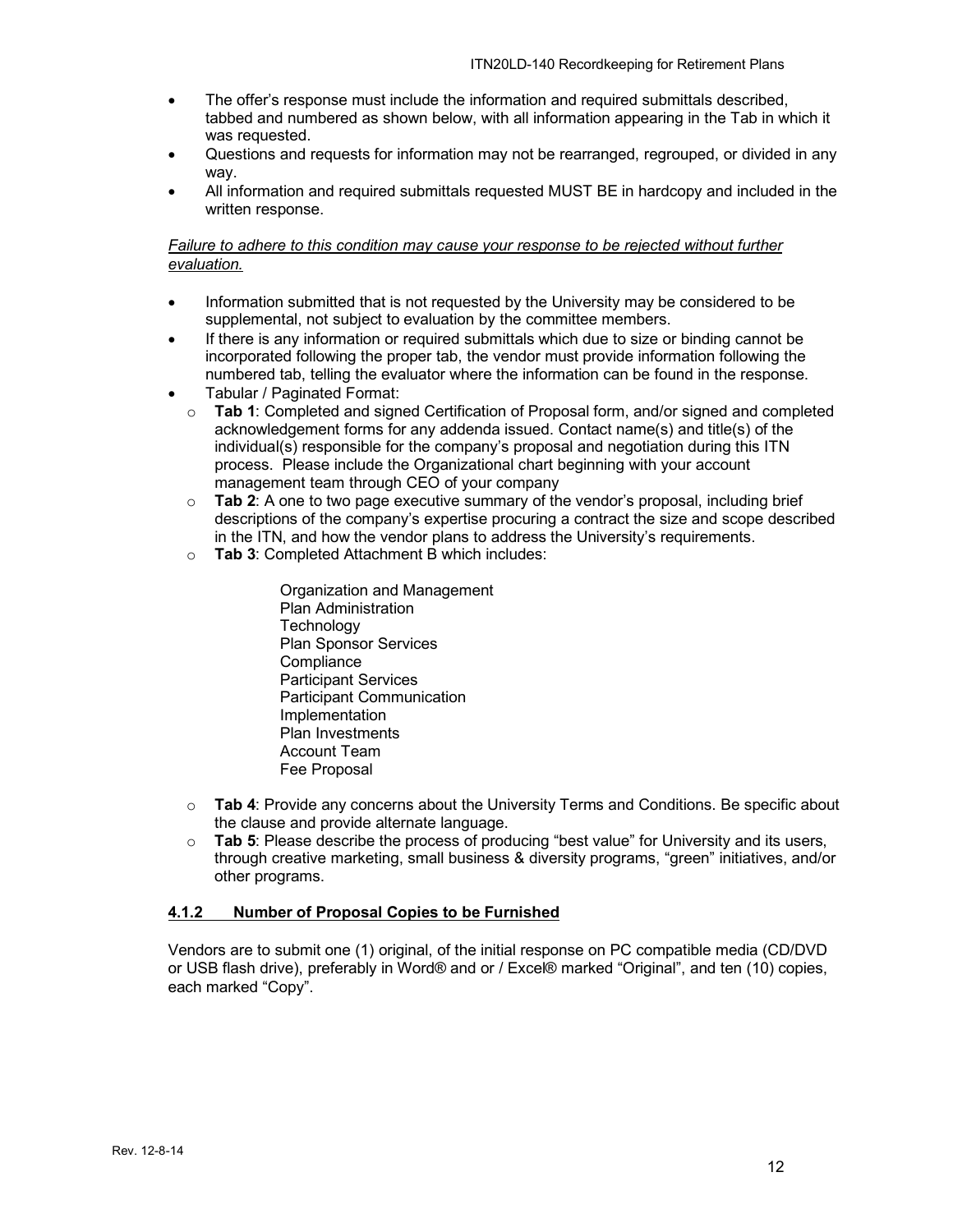#### <span id="page-12-0"></span>**4.1.3 Bindings and Marking**

Vendors shall ensure that the original and each copy are individually bound. When submitting more than one (1) proposal, vendors shall ensure that units are clearly marked; for example, as "Original of Proposal One", "Copy One of Proposal One", "Original of Proposal Two", "Copy One of Proposal Two", and so on.

#### <span id="page-12-1"></span>**4.1.4 Marking of Envelopes**

Vendors shall ensure that the outer carton of the response must display clearly and conspicuously the following identifying information: ITN #20LD-140 Opening date and time: 4/30/2020, 3pm

#### <span id="page-12-2"></span>**4.1.5 Proposal Costs**

The University is not liable in any manner or to any extent for any cost or expense incurred by any vendor in the preparation, submission, presentation, or any other action connected with proposing or otherwise responding to this ITN. Such exemption from liability applies whether such costs are incurred directly by the vendor or indirectly through the vendor's agents, employees, assigns or others, whether related or not to the vendor.

#### <span id="page-12-3"></span>**4.1.6 Faxes or Emails Not Accepted**

The University shall not accept proposals received by fax or email.

#### <span id="page-12-5"></span><span id="page-12-4"></span>**4.2 Requirements of Proposer for Response**

#### **4.2.1 Original ITN Document**

Procurement Services shall retain the ITN, and all related terms and conditions, exhibits and other attachments, in original form in an archival copy. Any modification of these, in the vendor's submission, is grounds for immediate disqualification.

#### <span id="page-12-6"></span>**4.2.2 Vendor's Understanding of the ITN**

In responding to this ITN, the vendor accepts the responsibility fully to understand the ITN in its entirety, and in detail, including making any inquiries to the University as necessary to gain such understanding. The University reserves the right to disqualify any vendor who demonstrates less than such understanding. Further, the University reserves the right to determine, at its sole discretion, whether the vendor has demonstrated such understanding. Related to this, the University's right extends to cancellation of award if award has been made. Such disqualification and/or cancellation shall be at no fault, cost or liability whatsoever to the University.

#### <span id="page-12-7"></span>**4.2.3 University Provides Information in Good Faith without Liability**

All information provided by the University in this ITN is offered in good faith. Individual items are subject to change at any time. The University makes no certification that any item is without error. The University is not responsible or liable for any use of the information, or for any claims attempted to be asserted there from.

#### <span id="page-12-8"></span>**4.2.4 Verbal versus Written Communication**

Verbal communication shall not be effective unless formally confirmed in writing by the specified University Procurement staff in charge of managing this ITN's process. In no case shall verbal communication override written communication.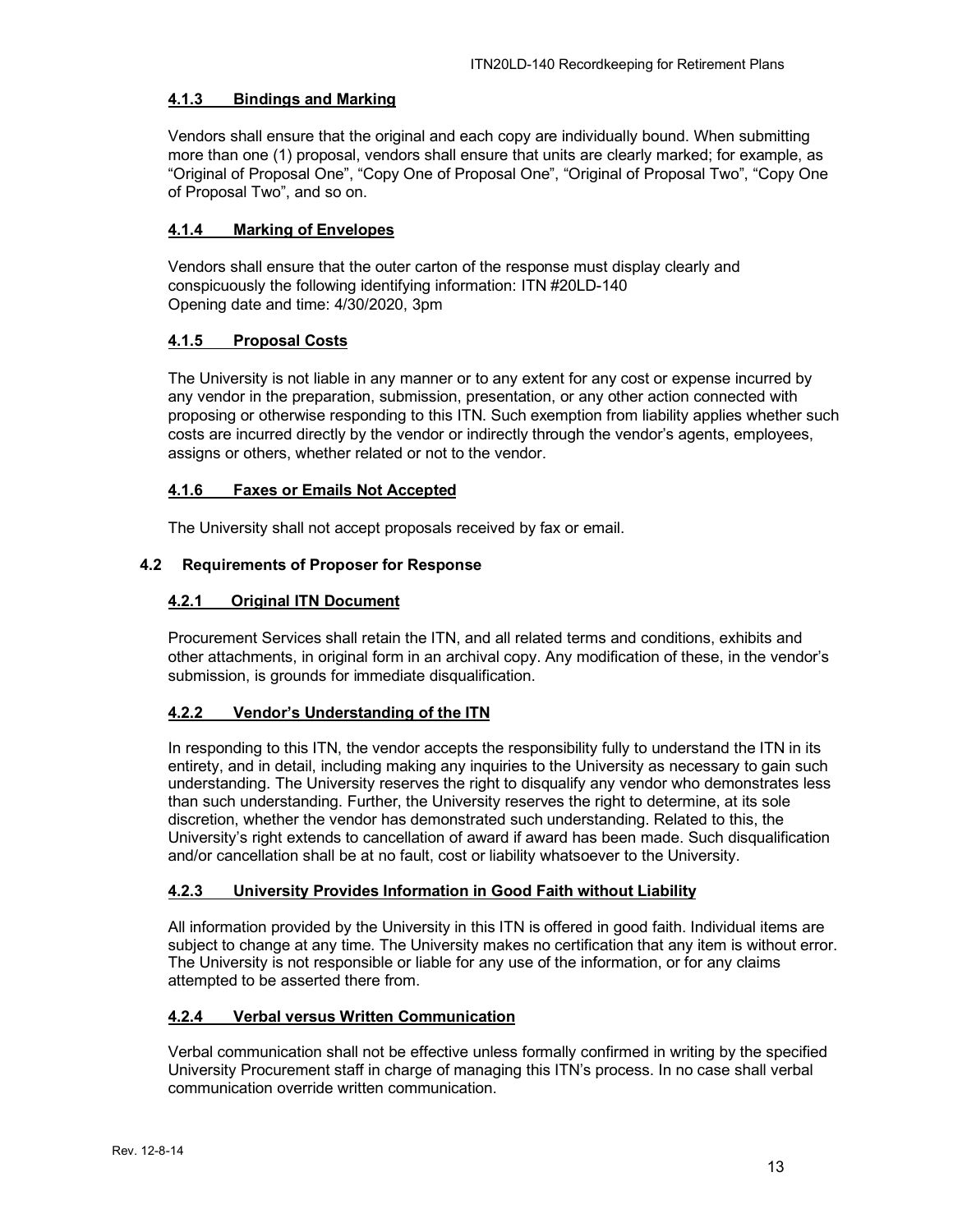#### <span id="page-13-0"></span>**4.2.5 Questions, Communications and Inquires between the University and Vendors**

Vendor inquiries, questions and requests for clarification related to this ITN are to be directed, in writing, to:

> University of Florida Procurement Services 971 Elmore Drive Gainesville, FL 32611-5250

Attn: Lisa Deal Telephone No: 352-294-1151 Facsimile No: 352-392-8837 E-mail Address: LSD@ufl.edu

Applicable terms and conditions herein shall govern communications and inquiries between the University and vendors, as they relate to this ITN.

**Informal communications** shall include, but are not limited to, requests from/to vendors or vendors' representatives of any kind or capacity, to/from any University employee or representative of any kind or capacity, with the exception of Procurement Services, for information, comments, speculation, etc. Inquiries for clarifications and information that will not require addenda may be submitted verbally to the Procurement Staff named, above, at any time. Informal communications shall cease on the date of distribution of this ITN and formal communications shall commence. On the date that the University completes the award process for this ITN and executes the resulting contract with the successful Vendor, informal communications may resume and formal communications must cease.

#### <span id="page-13-1"></span>**4.2.6 Addenda and the University's Response to Communications from Vendor**

The University will make a good-faith effort to provide a written response to each question or request for clarification that requires addenda within five (5) University business days.

#### *All addenda will be posted to our web site only:*

<https://procurement.ufl.edu/vendors/schedule-of-bids/>

#### • *Vendors who want the addenda supplied to them in another form must notify the Procurement Staff listed in Section 4.2.5 above of that request. Otherwise, it will be the vendor's responsibility to check the web site for any additional information and addenda concerning this ITN.*

The University will not respond to any questions/requests for clarification that require addenda, if received by the University after 4/15/20.

#### <span id="page-13-2"></span>**4.2.7 Pricing and/or Revenue Proposal**

Vendors shall indicate pricing and/or revenue offers in the appropriate spaces and/or areas provided in this ITN. Vendors shall ensure that any departure from this condition results in an offer that is clearly cross-referenced to the applicable sections within this ITN. For any material departure from this condition, vendors shall provide clear and unambiguous explanations how the departure relates in detail to the applicable sections within this ITN. If the vendor responds with an "All or None" proposal, it shall be clearly and unambiguously marked as such.

The University may presume and hold as the vendor's final offer all pricing and/or revenue offerings, whether stated as amounts or percentages, and/or whether or not offered on an all-or-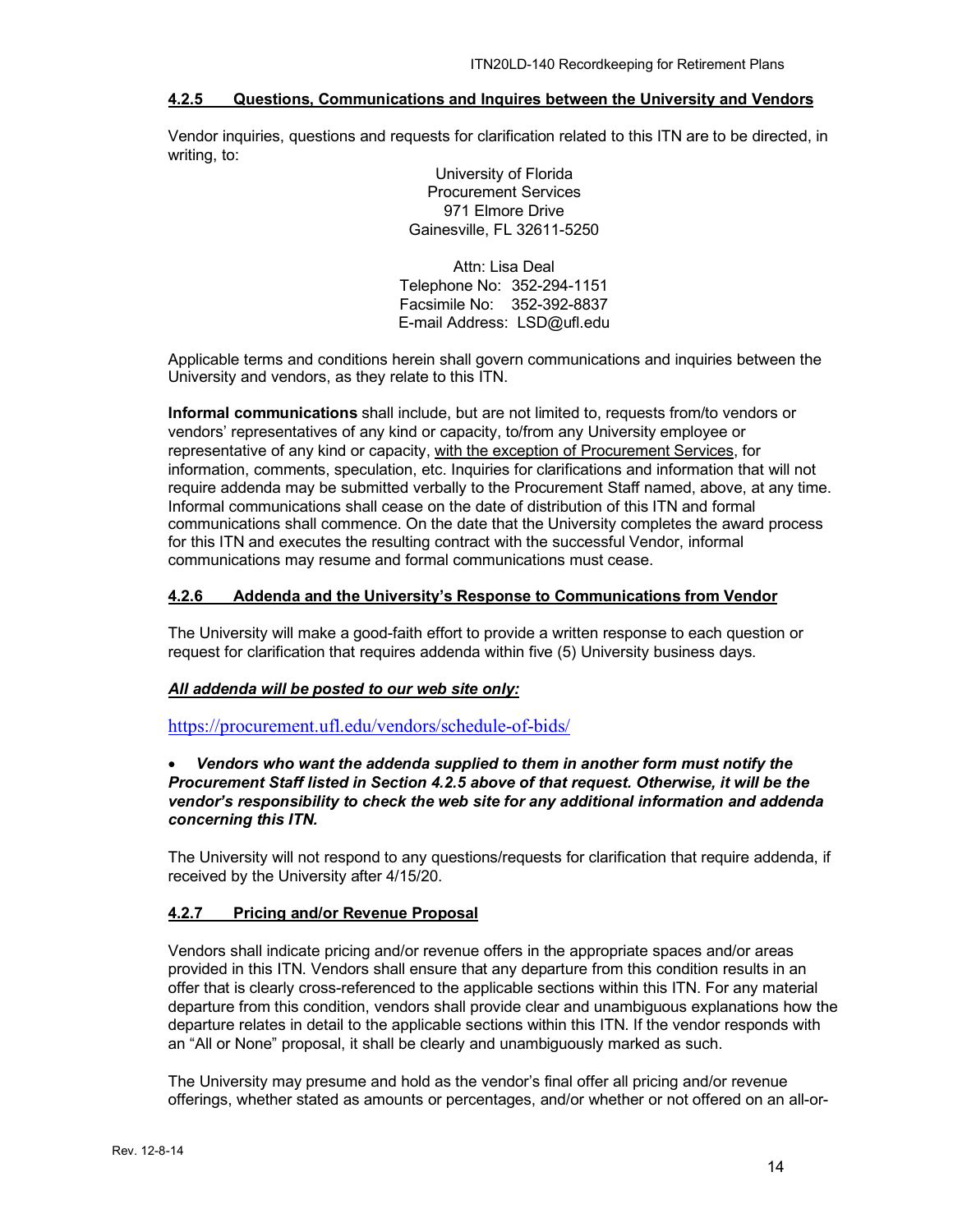none basis, if not specified by the vendor. The University may accept or reject in part or entirely the vendor's pricing and/or revenue offerings when such offerings are not on an all-or-none basis. The University prohibits the changing of pricing and/or revenue proposals after the ITN closing date and time. Unless otherwise specifically proposed by the vendor, the University reserves the right to hold such pricing and/or revenue proposal as effective for the entire intended contract term. The University may prescribe the manner and method by which pricing and/or revenue offerings shall be communicated in the vendor's proposal. The University may reject any proposal in which the pricing and/or revenue offering does not conform to such prescribed manner and method.

## <span id="page-14-0"></span>**4.2.8 Revisions to the ITN**

The University may revise any part of this ITN for any reason by issuing addenda. The University will communicate additional information and addenda to this ITN by posting them on our web site.

#### <https://procurement.ufl.edu/vendors/schedule-of-bids/>

#### • **Vendors that want the revisions supplied to them in another way must notify the Procurement Staff listed in this document of that request. Otherwise, it will be the vendor's responsibility to check the web site for any additional information and addenda concerning this ITN.**

Vendors are responsible for the information contained in such addenda, whether or not they acknowledge receipt. The University is under no obligation to communicate such addenda to vendors who notify the University that they will not be responding this ITN. The University may determine whether an addendum will be considered as part of this ITN and/or as part of any contract resulting there from. The University shall reject vendors' responses to addenda if such responses are received after the ITN closing date and time.

#### <span id="page-14-1"></span>**4.2.9 Attention to Terms and Conditions**

Vendors are cautioned to thoroughly understand and comply with all matters covered under the Terms and Conditions section of this ITN. The successful Vendor is expected to enter into a form of agreement. The University agreement terms and conditions included in this ITN are intended to be incorporated into this agreement. PROPOSALS THAT ARE CONTINGENT UPON ANY CHANGES TO THESE TERMS AND CONDITIONS MAY BE DEEMED TO BE NON-RESPONSIVE AND MAY BE REJECTED (within the University's sole discretion).

#### <span id="page-14-2"></span>**4.2.10 Required Signature**

The University may reject any vendors' response if it is not signed as indicated and/or required by the areas, spaces, or forms provided within this ITN.

#### <span id="page-14-3"></span>**4.2.11 Authority to Negotiate**

Representatives of the vendor(s) selected to participate in oral negotiation(s) shall be first required to submit written authorization from the company CEO or CFO attesting to the fact that the company's lead negotiator is authorized to bind the company to the terms and conditions agreed to during negotiations and as contained in the vendor's best and final offer. The provision of such authorization shall be a prerequisite to continuation in the ITN process. The University shall not enter into extensive contract negotiations with the selected vendor(s) after the negotiation process has been completed. If the University determines that a company awarded a contract based on this ITN does not honor all aspects of the agreement reached during the negotiations in the best and final offer, the University reserves the right to immediately cancel the award, and to place the company on the University's suspended vendor list.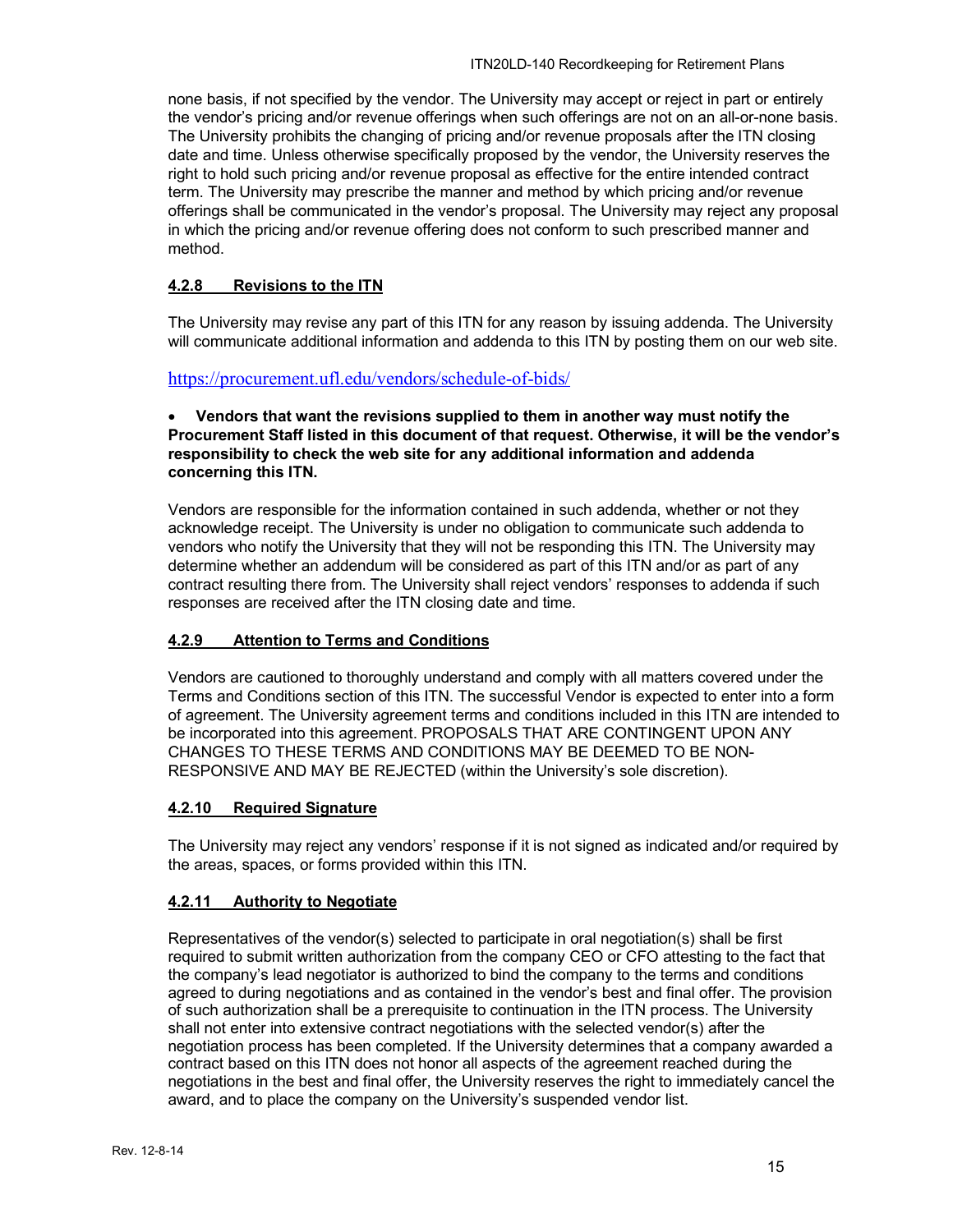Company negotiators must enter the negotiations prepared to speak on behalf of the vendor's company. The University reserves the right to immediately terminate negotiations with any company whose representatives are not empowered to, or who will not, make decisions during the negotiation session. Vendors are reminded that the University may elect not to solicit a best and final offer from any company whose representative(s) have been unable or unwilling to commit to decisions reached during the verbal negotiation process.

#### <span id="page-15-0"></span>**4.2.12 Collusion Prohibited**

In connection with this ITN, vendor collusion with other vendors or employees thereof, or with any employee of the University, is prohibited and may result in vendor disqualification and/or cancellation of award. Any attempt by the vendor, whether successful or not, to subvert or skirt the principles of open and fair competition may result in vendor disqualification and/or cancellation of award. Such disqualification and/or cancellation shall be at no fault or liability whatsoever to the University.

#### <span id="page-15-1"></span>**4.2.13 Improper Business Relationships/Conflict of Interest Prohibited**

In connection with this ITN, each vendor shall ensure that no improper, unethical, or illegal relationships or conflict of interest exists between or among the vendor, the University, and any other party to this ITN. The University reserves the right to determine the materiality of such relationships, when discovered or disclosed, whether intended or not; and to decide whether or not vendor disqualification and/or cancellation of award shall result. Such disqualification and/or cancellation shall be at no fault or liability whatsoever to the University.

#### <span id="page-15-2"></span>**4.2.14 Corrections, Changes, and Providing Information on Forms within the ITN**

Vendors shall ensure that an authorized individual initial each correction using pen and ink. Vendors shall use pen and ink or typewriter in providing information directly on pages, or copies thereof, contained within this ITN.

#### <span id="page-15-3"></span>**4.2.15 Performance and Payment Bond– N/A**

#### <span id="page-15-4"></span>**4.2.16 Anti-Kickback**

In compliance with FAR 52.203-7, the University has in place and follows procedures designed to prevent and detect violations of the Anti-Kickback Act of 1986 in its operations and direct business relationships.

#### <span id="page-15-5"></span>**4.2.17 Withdrawal of ITN**

Vendors may withdraw their proposals any time prior to the ITN closing date. Vendors may request to withdraw their proposals after the ITN closing date and time prior to selection and notice of award. The University shall have sole authority to grant or deny such a request. In the event the University grants such a request, it may withhold issuing future ITN's to such vendors.

#### <span id="page-15-6"></span>**4.2.18 University's Right to Use Vendor's Ideas/Proprietary Information**

**If the vendor needs to submit proprietary information with the proposal, the vendor shall ensure that it is enclosed in a separate envelope from the proposal and that it is clearly designated and conspicuously labeled as such.** Vendors who submit responses with information noted as proprietary may be asked to substantiate why the information is proprietary or is otherwise exempt from a public records request under Florida Law.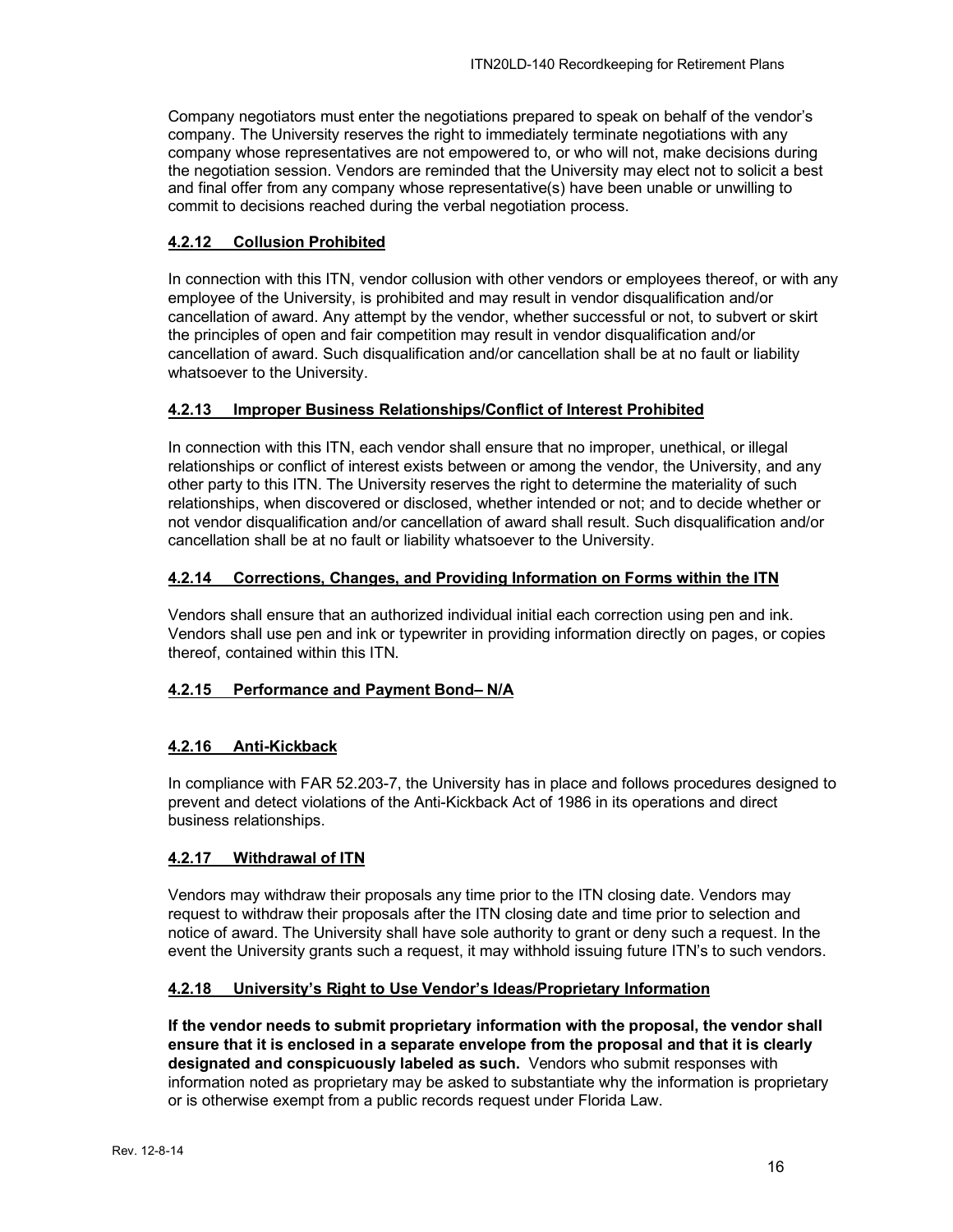Selection or rejection of the proposal shall not affect the University's right of use. Provided, however, that the University will, in good faith, honor any vendor information that is clearly designated and conspicuously labeled as proprietary when the University concurs that the information is proprietary, and that trade secrets or other proprietary data contained in the proposal documents shall be maintained as confidential in accordance with procedures promulgated by the Procurement Staff and subject to limitations in Florida or Federal law. Pricing information cannot be considered proprietary. The University shall not be liable in any manner or in any amount for disclosing proprietary information if such information is not clearly so designated and conspicuously so labeled. The University shall likewise not be liable if it did not know or could not have reasonably known that such information was proprietary.

Should a request be made of the University for access to the information designated confidential or trade secret by the bidder and, on the basis of that designation, the University denies the request, the bidder may be responsible for all legal costs necessary to defend such action if the denial is challenged in a court of law.

#### <span id="page-16-0"></span>**5.0 DEFINITIONS**

#### <span id="page-16-1"></span>**5.1 Agreement/Contract**

All types of agreements entered into by the University of Florida, regardless of what they may be called, for the procurement of materials, services or construction, or the disposal of materials. Meaning is interchangeable.

#### <span id="page-16-2"></span>**5.2 Customer**

Unless otherwise implied by the context of the specific provision within this ITN, "Customer" means a customer of the vendor, other than the University.

#### <span id="page-16-3"></span>**5.3 May, Should**

Indicates something that is not mandatory, but permissible, recommended, or desirable.

#### <span id="page-16-4"></span>**5.4 Must, Shall, Will**

Indicates a mandatory requirement. Failure to meet these mandatory requirements may result in rejection of your proposal as non-responsive.

#### <span id="page-16-5"></span>**5.5 Proposal**

The entirety of the vendor's responses to each point of this ITN, including any and all supplemental offers or information not explicitly requested within this ITN.

#### <span id="page-16-6"></span>**5.6 Proprietary Information**

Information held by the owner that if released to the public or anyone outside the owner's organization, would be detrimental to its interests. It is an issue of fact rather than opinion. Pricing and/or revenues cannot be considered proprietary.

#### <span id="page-16-7"></span>**5.7 Provider**

Any entity responding to this ITN, or, if selected, the vendor entering into a contract with University.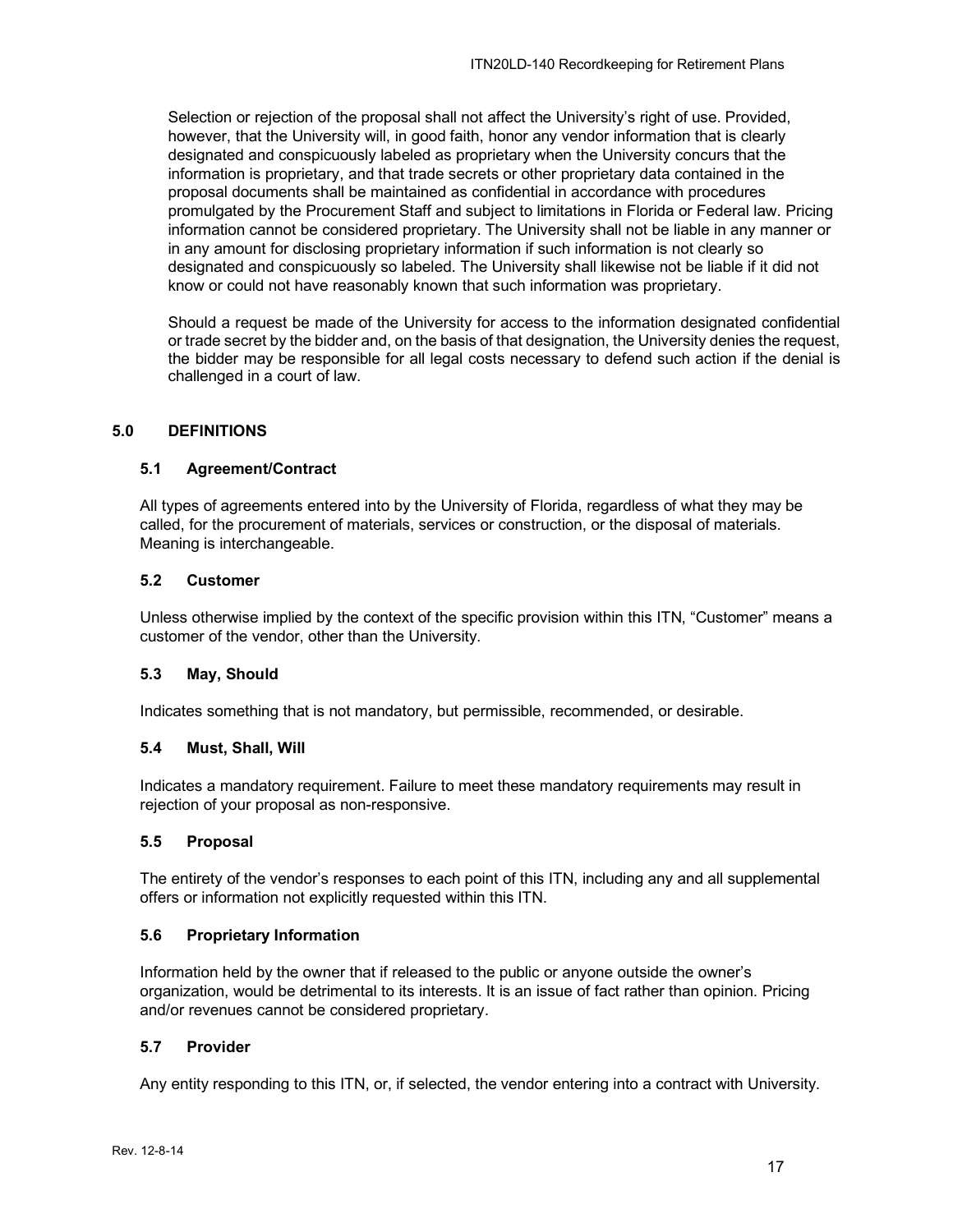#### <span id="page-17-0"></span>**5.8 Invitation to Negotiate (ITN)**

A competitive negotiation process. It is not to be confused with an Invitation to Bid (ITB), in which goods or services are precisely specified and price is substantially the only competitive factor. This ITN provides the University the flexibility to negotiate to arrive at a mutually agreeable relationship. Price will be considered, but will not be the only factor of evaluation.

#### <span id="page-17-1"></span>**5.9 Respondent**

Any entity responding to this ITN, or, if selected, the vendor entering into a contract with University.

#### <span id="page-17-2"></span>**5.10 Response**

Same as Proposal

#### <span id="page-17-3"></span>**5.11 Successful Vendor**

Any entity responding to this ITN, or, if selected, the vendor entering into a contract with University.

#### <span id="page-17-4"></span>**5.12 Supplement Agreement**

Any supplement terms and conditions agreed to by the parties in writing taking precedence over all other documents governing the transaction.

#### <span id="page-17-5"></span>**5.13 Supplier**

Any entity responding to this ITN, or, if selected, the vendor entering into a contract with University.

#### <span id="page-17-6"></span>**5.14 University of Florida, UF or University**

Same as The University of Florida Board of Trustees, a public body corporate of the State of Florida; throughout the document the term UF, University and University of Florida is used interchangeably.

#### <span id="page-17-7"></span>**5.15 Vendor**

Any entity responding to this ITN, or, if selected, the vendor entering into a contract with University.

#### <span id="page-17-8"></span>**5.16 Vendor's Proposal**

Same as Proposal

#### <span id="page-17-9"></span>**5.17 Vendor's Response**

Same as Proposal

#### <span id="page-17-10"></span>**6.0 AGREEMENT TERMS AND CONDITIONS**

The following are the Terms and Conditions that will become part of any Agreement consummated between the University and the Successful Vendor. The Successful Vendor will be expected to execute an Agreement containing the provisions set forth in this section, or substantially similar provisions as University deems prudent or necessary. This list of provisions is not exhaustive or indicative of every provision that will be contained in the Agreement, but rather identifies particular terms and conditions of which the vendor should be aware. In the event of a conflict between any provisions contained in any of the documents governing this transaction, the following shall be the order of precedence: Agreement; Invitation to Negotiate; Proposal.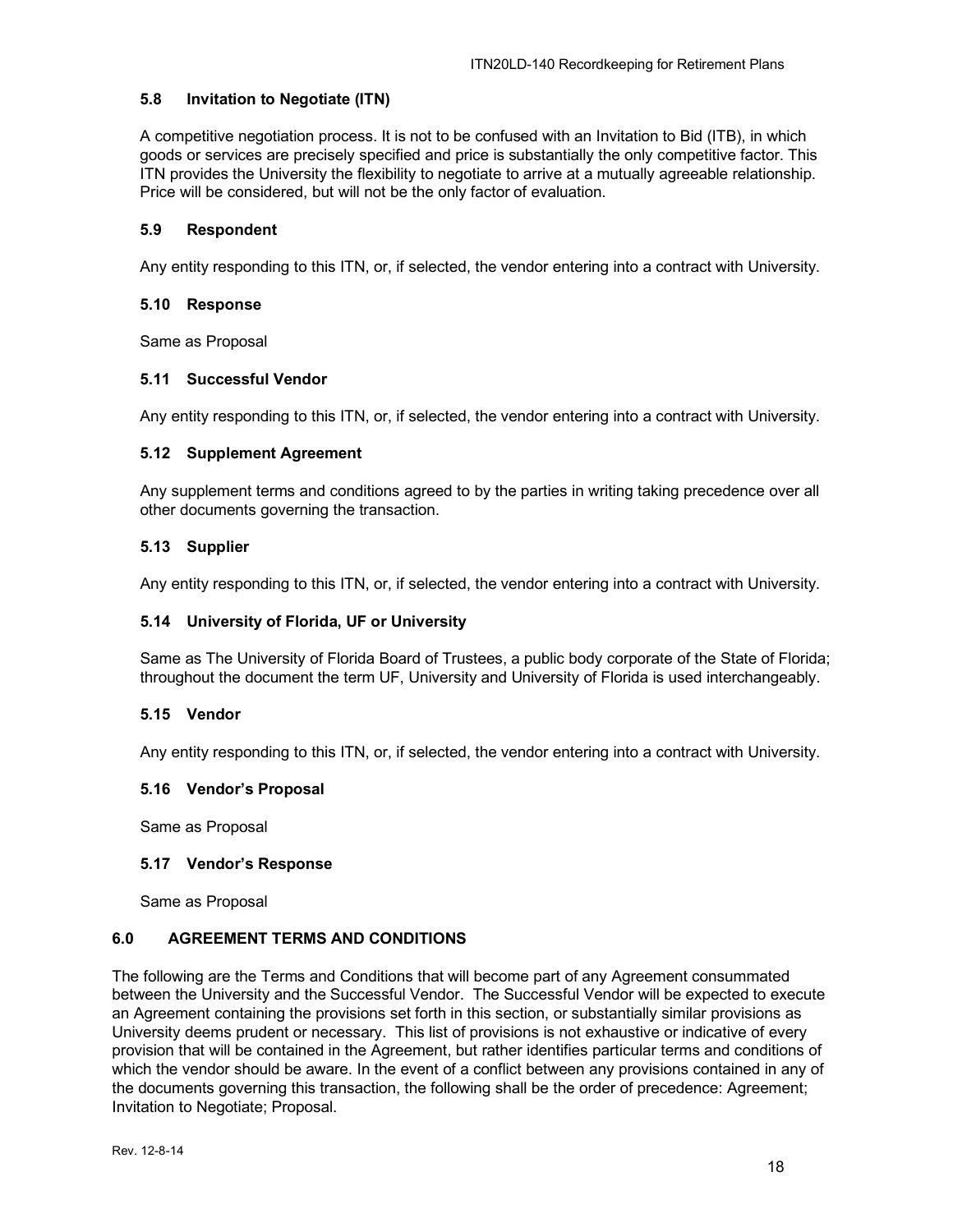## <span id="page-18-0"></span>**6.1 Actions of Successful Vendor**

The University is under no obligation whatsoever to be bound by the actions of any Successful Vendor with respect to third parties. The Successful Vendor is not a division or agent of the University.

#### <span id="page-18-1"></span>**6.2 Advertising**

The Successful Vendor shall not advertise or publish information concerning the Agreement without prior written consent of the University. The University shall not unreasonably withhold permission.

#### <span id="page-18-2"></span>**6.3 Americans with Disabilities Act**

The Successful Vendor shall comply with all applicable provisions of the Americans with Disabilities Act and applicable federal regulations under the act.

#### <span id="page-18-3"></span>**6.4 Certification**

By signature on the "Proposal Certification" form included under Section 7.0, the Vendor certifies that the submission on the proposal did not involve collusion or other anti-competitive practices. The Vendor has not given, offered to give, nor intends to give at any time hereafter any economic opportunity, future employment, gift, loan, gratuity, special discount, trip, favor, or service to a public servant in connection with the submitted proposal. In addition, Vendor certifies whether or not an employee of the University has, or whose relative has, a substantial interest in any Agreement subsequent to this ITN. Vendor also certifies their status with regard to debarment, or suspension by any federal entity.

Failure to provide a valid signature affirming the stipulations required by this clause shall result in the rejection of the submitted proposal and, if applicable, any resulting Agreement. Signing the certification with a false statement shall void the proposal and, if applicable, any resulting Agreement. Any resulting Agreement may be subject to legal remedies provided by law. Vendor agrees to promote and offer to the University only those services and/or materials as stated in and allowed for under resulting Agreement(s).

#### <span id="page-18-4"></span>**6.5 Conflict of Interest**

The award hereunder is subject to the provisions of Chapter 112, F.S. Vendors must disclose with the proposal the name of any officer, director, or agent who is also an employee of the University of Florida. Further, all Vendors must disclose the name of any University employee who owns, directly or indirectly, an interest of five percent (5%) or more in the Vendor's firm or any of its branches.

#### <span id="page-18-5"></span>**6.6 Discrimination**

An entity or affiliate who has been placed on the discriminatory list may not submit a bid on a contract to provide goods or services to a public entity, may not submit a bid on a contract with a public entity for the construction or repair of a public building or public work, may not submit proposals on leases of real property to a public entity, may not award or perform work as a Vendor, supplier, subcontractor or consultant under contract with any public entity, and may not transact business with any public entity.

#### <span id="page-18-6"></span>**6.7 Drug Free Workplace**

The Successful Vendor agrees that in the performance of the Agreement, neither the Successful Vendor nor any employee of the Successful Vendor shall engage in the unlawful manufacture,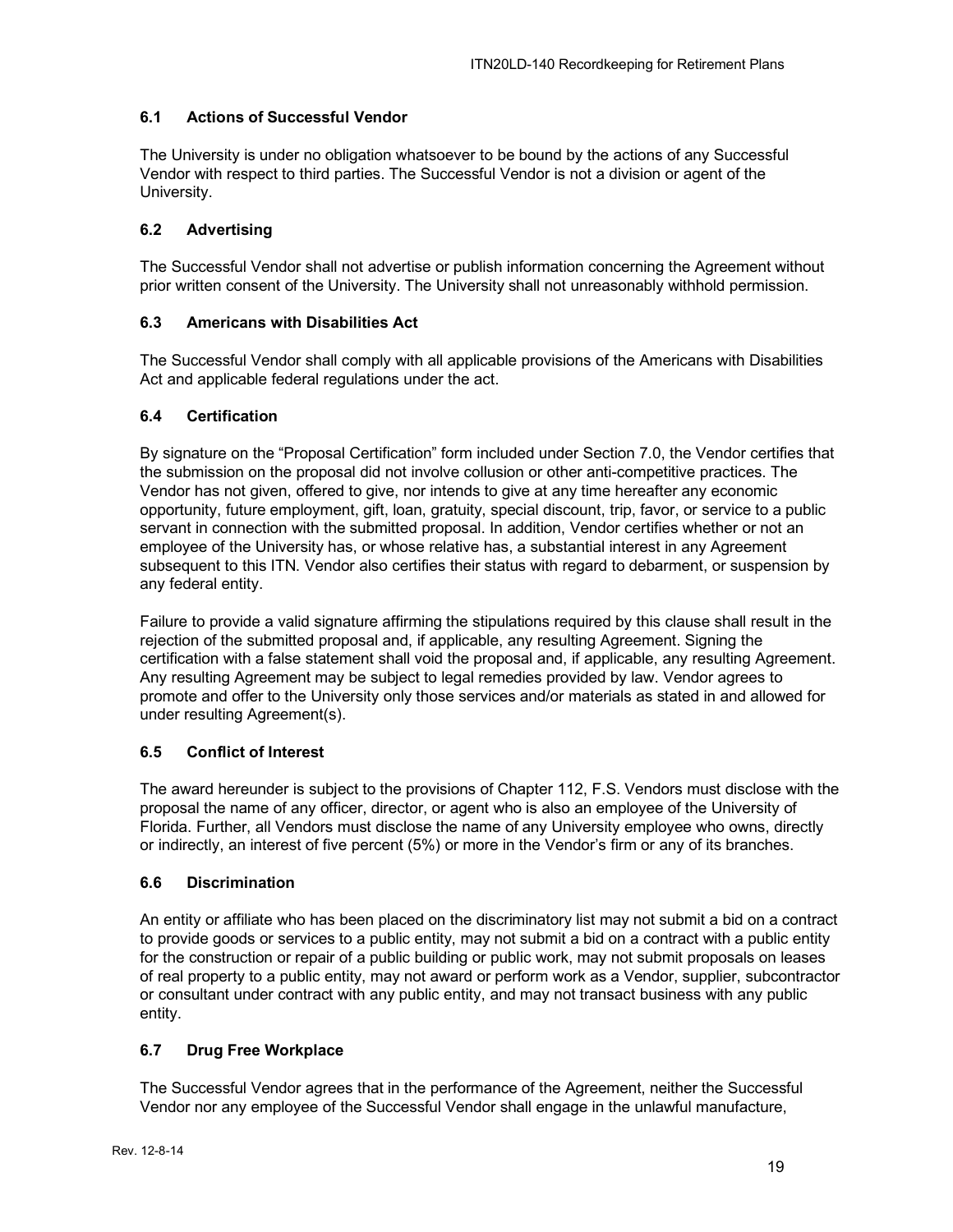distribution, dispensing, possession, or use of a controlled substance in conducting any activity covered by the Agreement. The University reserves the right to request a copy of the Successful Vendor's Drug Free Workplace Policy. The Successful Vendor further agrees to insert a provision similar to this statement in all subcontracts for services required.

#### <span id="page-19-0"></span>**6.8 Equal Opportunity Statement**

The State Universities have established equal opportunity practices which conform to both the spirit and the letter of all laws against discrimination and prohibit discrimination based on race, creed, color, sex, age, national origin, marital status or religion. To be considered for inclusion as a supplier under this agreement, the vendor commits to the following:

A. The provisions of Executive Order 11246, September 24, 1966, and the rules, regulations, and relevant orders of the Secretary of Labor are applicable to each order placed against this agreement regardless of value.

B. If the vendor expects to receive \$10,000 in orders during the first 12 months of this agreement, a complete certificate of non-segregated facilities shall be attached to the proposal response.

C. If the vendor expects to receive \$50,000 in orders during the first 12 months of this agreement and employs more than 50 people, standard form 100 (EEOO-1) must be filed prior to March 1 of each year.

D. If the vendor expects to receive \$50,000 in orders during the first 12 months and employs more than 50 people, a written program for affirmative action compliance must be maintained by the vendor, subject to review upon request by the user agencies of this agreement.

If you have already complied with the above, please indicate or including in the proposal response that the respondent is compliant

#### <span id="page-19-1"></span>**6.9 Federal, State, and Local Laws and Regulations**

Successful Vendor is solely responsible for complying with all laws, ordinances, and regulations including but not limited to, those relating to taxes, licenses and permits, as they may apply to any matter under this ITN. The Successful Vendor must demonstrate that they are duly licensed by applicable regulatory bodies during the performance of the Agreement. Prior to the commencement of Agreement, the Successful Vendor shall be prepared to provide evidence of such licensing as may be requested by the University. Successful Vendor shall, at no expense to the University, procure and keep in force during the entire period of the Agreement all such permits and licenses.

#### <span id="page-19-2"></span>**6.10 Inspection, Audit and Reporting**

All books, accounts, reports, files and other records relating to the Agreement shall be subject at all reasonable times to inspection and audit by the University of Florida.

Reporting Requirements: The successful vendor(s) agrees to furnish to the University a summary of Plan data made under this contract as requested but at least twice a year.

Reports will include, but are not limited to the following:

- Quarterly Plan Analysis including:
	- Plan Assets
	- Participation
	- Deferral Rates
	- Legislative and Regulatory Updates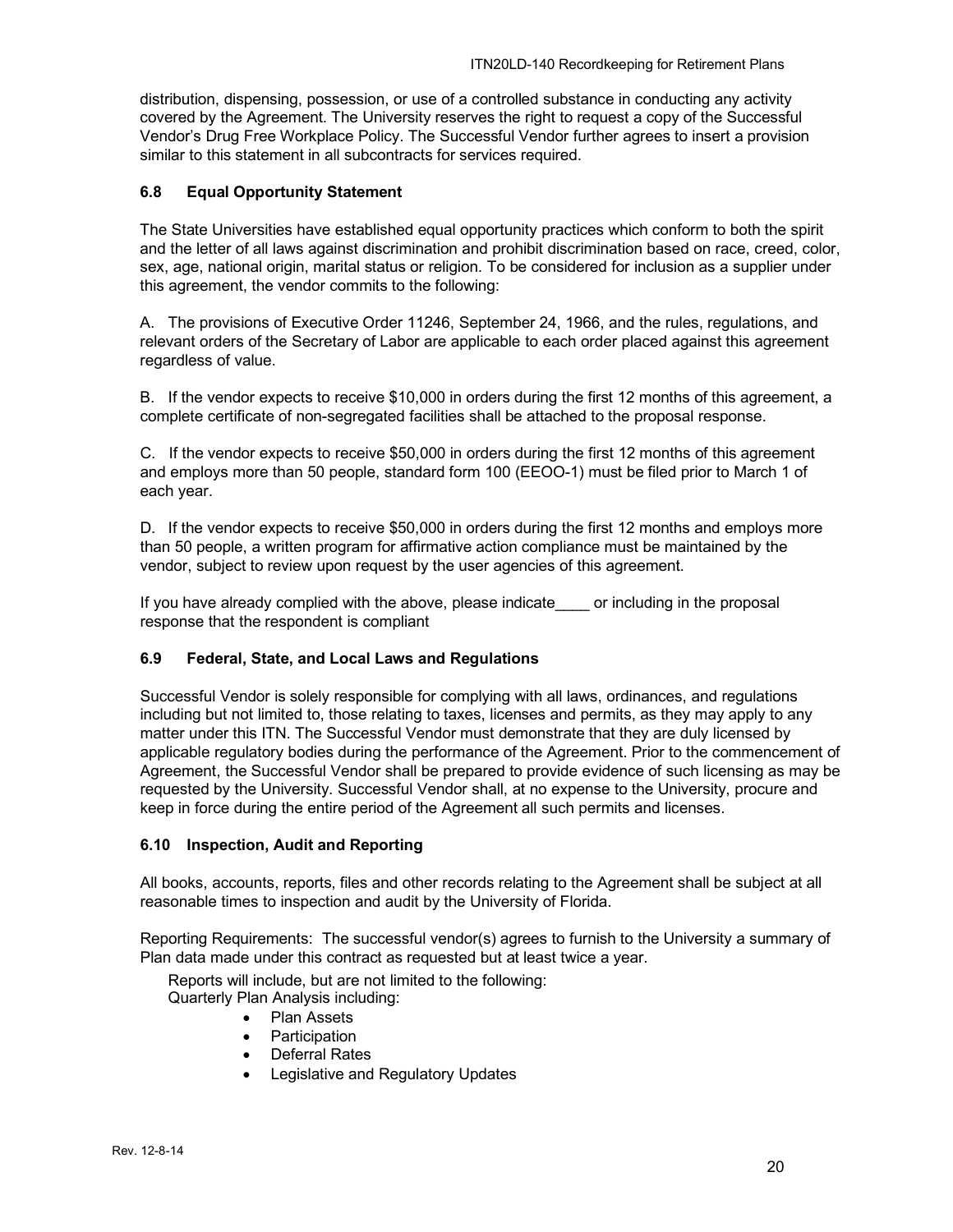#### <span id="page-20-0"></span>**6.11 Liens**

Each Successful Vendor shall keep the University free and clear from all liens asserted by any person or entity for any reason arising out of the furnishing of services or materials by or to the Successful Vendor.

#### <span id="page-20-1"></span>**6.12 Modifications**

The Agreement can be modified or rescinded only by a writing signed by both parties or their duly authorized agents.

#### <span id="page-20-2"></span>**6.13 Non-Discrimination**

The parties agree to be bound by applicable state and federal rules governing Equal Employment Opportunity and Non-Discrimination.

#### <span id="page-20-3"></span>**6.14 Ownership of Documents**

All drawings, maps, sketches, documents, records, programs, data base, reports and other data developed or purchased, under this Agreement for or at the University's expense shall be and remain the University's property, without restriction, reservation or qualifications. The Successful Vendor may retain copies necessary for recordkeeping documentation and all such other business purposes related to the Agreement. All materials and products produced shall be provided to the University upon expiration of this Agreement.

#### <span id="page-20-4"></span>**6.15 Sales and Use Tax**

The Successful Vendor agrees to comply with and to require all of his subcontractors to comply with all the provisions of applicable law. The Successful Vendor further agrees to indemnify and hold harmless the University from any and all claims and demands made against it by virtue of the failure of the Successful Vendor or any subcontractors to comply with the provisions of any and all said laws. The University is exempt from state sales and use tax.

#### <span id="page-20-5"></span>**6.16 Sexual Harassment**

Federal law and the policies of the University prohibit sexual harassment of University employees or students. Sexual harassment includes any unwelcome sexual advance toward a University employee or student, any request for a sexual favor from a University employee or student, or any other verbal or physical conduct of a sexual nature that is so pervasive as to create a hostile or offensive working environment for University employees, or a hostile or an offensive academic environment for University students. University vendors, subcontractors and suppliers for this project are required to exercise control over their employees so as to prohibit acts of sexual harassment of University employees and students. The employer of any person who the University, in its reasonable judgment, determines has committed an act of sexual harassment agrees as a term and condition of the Agreement to cause such person to be removed from the project site and from University premises and to take such other action as may be reasonably necessary to cause the sexual harassment to cease.

#### <span id="page-20-6"></span>**6.17 Small Business Program**

University is an equal opportunity institution and, as such, encourages the use of small businesses, including women and minority-owned small businesses in the provision of goods and services. Small businesses should have a fair and equal opportunity to compete for dollars spent by the University. Competition ensures that prices are competitive and a broad vendor base is available. . **Vendors are encouraged to get certified by the State of Florida** if they are minority-owned, woman-owned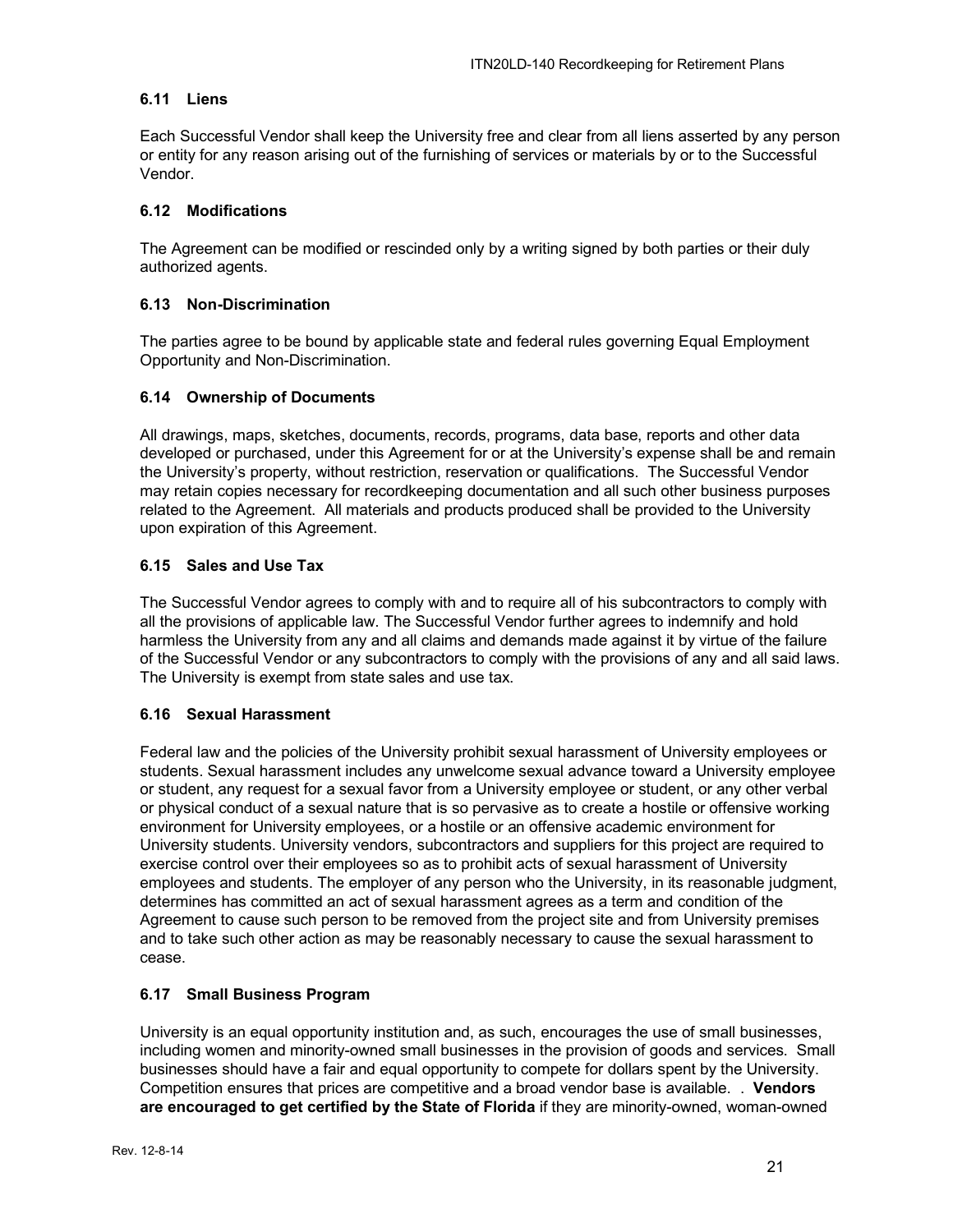or veteran-owned:

[http://www.dms.myflorida.com/agency\\_administration/office\\_of\\_supplier\\_diversity\\_osd/get\\_certified](http://www.dms.myflorida.com/agency_administration/office_of_supplier_diversity_osd/get_certified)

Vendor shall use good faith efforts to ensure opportunities are available to small businesses, including women and minority-owned businesses. For questions about the University's Small Business Program contact Director of Small Business and Vendor Diversity, 352-392-0380, <https://sbvdr.admin.ufl.edu/>

#### <span id="page-21-0"></span>**6.18 Tobacco Free Campus Policy**

The University of Florida campus is a tobacco-free campus. This policy was effective as of July 1, 2010. The use of cigarettes or other tobacco products in UF buildings, parking lots, or in vehicles in these areas is prohibited. The successful vendor is expected to respect this smoke free policy and fully comply with it.

#### <span id="page-21-1"></span>**6.19 Sustainability Preferences**

The University's Procurement directives support the purchase of products that will minimize any negative environmental impacts of our work. In order to facilitate a healthy market in sustainable products, all parties involved in the procurement and utilization of materials must engage in both waste recycling and the initial purchase of products containing recycled content. It is in the interest of public health, safety and welfare and the conservation of energy and natural resources to use and promote environmentally responsible products, as well as energy efficient fixtures, appliances and mechanical equipment used in new construction and retrofit of University facilities.

#### <span id="page-21-2"></span>**6.20 Assignment-Delegation**

No right or interest in the Agreement shall be assigned or delegation of any obligation made by Successful Vendor without written permission of the University. Any attempted assignment or delegation by Successful Vendor shall be wholly void and totally ineffective for all purposes unless made in conformity with this paragraph.

#### <span id="page-21-3"></span>**6.21 Assignment of Anti-Trust Overcharge Claims**

The parties recognize that in actual economic practice overcharges resulting from anti-trust violations are in fact borne by the ultimate purchaser; therefore, Successful Vendor hereby assigns to the University any and all claims for such overcharges.

#### <span id="page-21-4"></span>**6.22 Date for Reckoning Prompt-Payment Discount**

For purposes of determining whether a prompt-payment discount, if applicable, may be taken by the University, the starting date of such reckoning period shall be the later of the date of a properly executed invoice or the date of completion of service and/or delivery of product.

#### <span id="page-21-5"></span>**6.23 Force Majeure**

In the event compliance with any obligation under this Agreement is impractical or impossible due to any Event of Force Majeure, then the time for performance of such obligation shall be extended for a period equivalent to the duration of the Event of Force Majeure. The provisions of this section shall not operate to excuse either party's inability to perform its obligations hereunder because of inadequate finances. "Event of Force Majeure:" means any strike, lockout, labor dispute, embargo, flood, earthquake, storm, dust storm, lightning, fire, epidemic, act of God, war, national emergency, civil disturbance or disobedience, riot, sabotage, terrorism, restraint by governmental order or any other occurrence beyond the reasonable control of the party in question.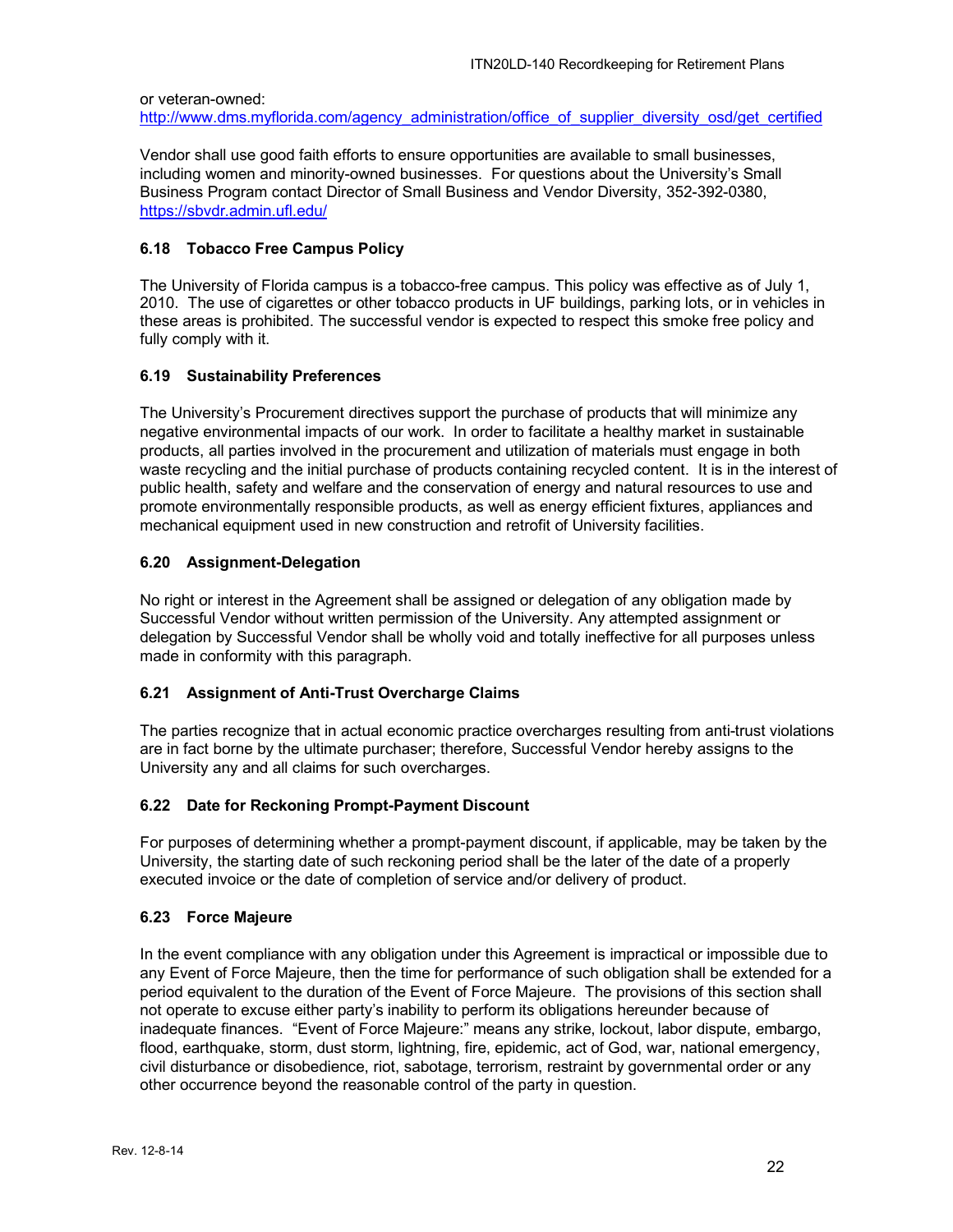#### <span id="page-22-0"></span>**6.24 Furnish and Install– N/A**

#### <span id="page-22-1"></span>**6.25 Indemnification/Hold Harmless; Liability**

The Successful Vendor shall indemnify, defend, and hold harmless the University of Florida Board of Trustees, the University of Florida, the State of Florida and the Florida Board of Governors, and their respective officers, agents, and employees, against and from any and all claims, demands, suits, actions, proceedings, loss, cost, and damages of every kind and description, including attorneys' fees and/or litigation expenses, which may be brought or made against or incurred on account of loss of or damage to any property or for injuries to or death of any person, caused by, arising out of, or contributed to, in whole or in part, by reasons of any act, omission, professional error, fault, mistake, or negligence of Successful Vendor, its employees, agents, representatives, or subcontractors, their employees, agents, or representatives in connection with or incident to the performance of the Agreement. Successful Vendor's obligation under this provision shall not extend to any liability caused by the sole negligence of the University Of Florida Board Of Trustees, University, or its officers, agents, and employees. Such indemnification shall specifically include infringement claims made against any and all intellectual property supplied by Successful Vendor and third party infringement under the Agreement.

The University, as a public entity, is protected by sovereign immunity from tort liability, subject to a limited statutory waiver. The University will not agree to (i) indemnify or hold harmless any vendor; (ii) be liable for vendor's attorneys' fees under any circumstances; or (iii) binding arbitration. The Agreement shall not be construed or interpreted as (i) denying to either party any remedy or defense available to such party under the laws of the State of Florida; (ii) the consent of University or the State of Florida or their agents and agencies to be sued; or (iii) a waiver of either University's or the State of Florida's sovereign immunity beyond the limited waiver provided in section 768.28, Florida Statutes.

#### <span id="page-22-2"></span>**6.26 Insurance Requirements**

The Successful Vendor shall purchase from and maintain with a company or companies, lawfully authorized to do business in Florida and acceptable to the University, such insurance as will protect the Successful Vendor from claims arising out of or resulting from the Successful Vendor's operations under the Agreement and for which the Successful Vendor may be legally liable, whether such operations be by the Successful Vendor or by their subcontractors or by anyone directly or indirectly employed by any of them, or by anyone for whose acts any of them may be liable. All insurance policies shall be issued and countersigned by representatives of such companies duly authorized for the State of Florida and shall be written on ISO standard forms or their equivalents. The Successful Vendor shall file with the University Certificates of Insurance prior to the commencement of this Agreement and shall file Certificates of Insurance evidencing the renewal of such policies at least thirty (30) days prior to the date that each applicable insurance policy is scheduled to expire

#### <span id="page-22-3"></span>**6.27 Protection of Property**

The Successful Vendor shall at all times guard against damage or loss to the property of the University or of others or vendors and shall be held responsible for replacing or repairing any such loss or damage. The University may withhold payment or make such deductions as deemed necessary to insure reimbursement or replacement for loss or damage to property through negligence of the Successful Vendor or their agents. The Successful Vendor shall provide all barricades and take all necessary precautions to protect buildings and personnel.

#### Intellectual Property

A. All works that are created pursuant to this contract ("Works") are works made for hire, and all rights and privileges attendant to the Works belong exclusively to the University. If a court of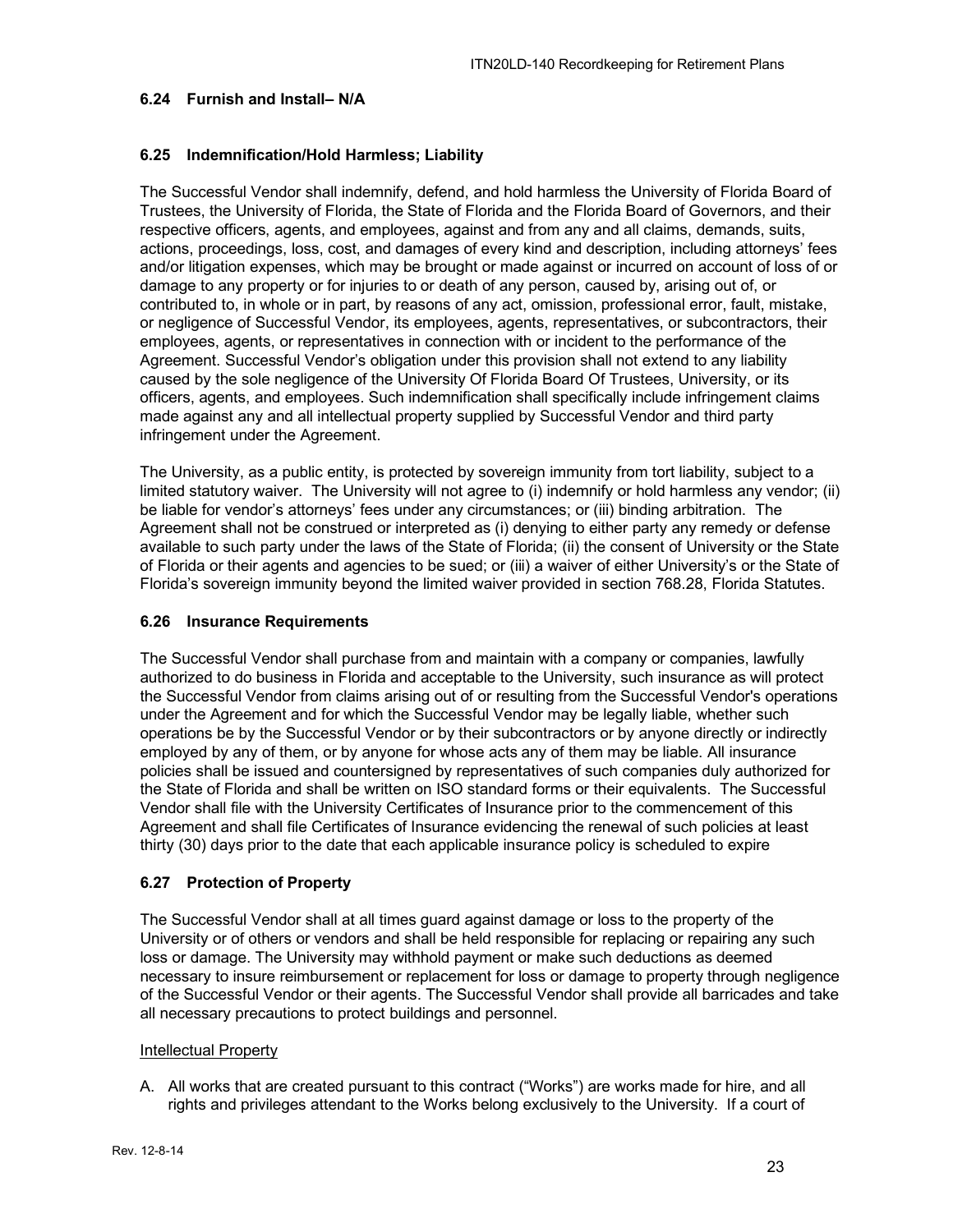competent jurisdiction determines that any Work does not constitute a work made for hire, the Contractor hereby assigns to the University for no additional consideration all rights and privileges the Contractor has in the works, including all intellectual property rights, specifically those under copyright law.

- B. Paragraph A does not apply to Works that are not created through performance under this Contract ("Pre-existing works"). With respect to Pre-existing works used by the Contractor in performance of this Contract, the Contractor shall obtain for the University at no additional charge a license to use Pre-existing works for the uses intended under this Contract, including the right to make derivative works. Paragraph A does apply, however, to any Works that are derivative of Pre-existing works.
- C. The Contractor warrants that it has full power and authority to transfer the rights granted by this Contract to the University and that use of the works by the University does not constitute an infringement or other violation of any copyright, trade secret, trademark, patent, non-disclosure, or other rights of any third party.
- D. Title and all rights and privileges to all graphics and material provided to the Contractor by the University in connection with this Contract remain the exclusive property of the University of Florida. The Contractor does not receive any title, rights, or privileges in those graphics or materials. The University grants to the Contractor a limited license in those graphics or materials only for the purpose of carrying out the Contractor's obligations under this Contract.

## <span id="page-23-0"></span>**6.28 Labor Disputes**

Successful Vendor shall give prompt notice to the University of any actual or potential labor dispute which delays or may delay performance of the Agreement.

#### <span id="page-23-1"></span>**6.29 Laws and Regulations**

Successful Vendors are solely responsible for keeping themselves fully informed of and faithfully observing all laws, ordinances, and regulations and shall protect and indemnify the University, its officers and agents against any claims of liability arising from or based on any violation thereof.

#### <span id="page-23-2"></span>**6.30 No Replacement of Defective Tender**

Every tender of goods must fully comply with all provisions of the Agreement as to time of delivery, quantity, and the like. If a tender is made which does not fully conform, this shall constitute a breach and Successful Vendor shall not have the right to substitute a conforming tender.

#### <span id="page-23-3"></span>**6.31 No Waiver of Right by the University**

No waiver by University of any breach of the provisions of the Agreement by the Successful Vendor shall in any way be construed to be a waiver of any future breach or bar the University's right to insist on strict performance of the provisions of the Agreement.

#### <span id="page-23-4"></span>**6.32 Notice to Vendors of Asbestos-Containing Materials in University Buildings – N/A**

#### <span id="page-23-5"></span>**6.33 Parking and Identification Badges.**

The Successful Vendor shall obtain all parking permits and/or decals that may be required while performing project work on University premises. The Successful Vendor should review Contractor and Vendor Parking information from Transportation and Parking Services located at the following link:<https://parking.ufl.edu/decals/contractors-vendors/>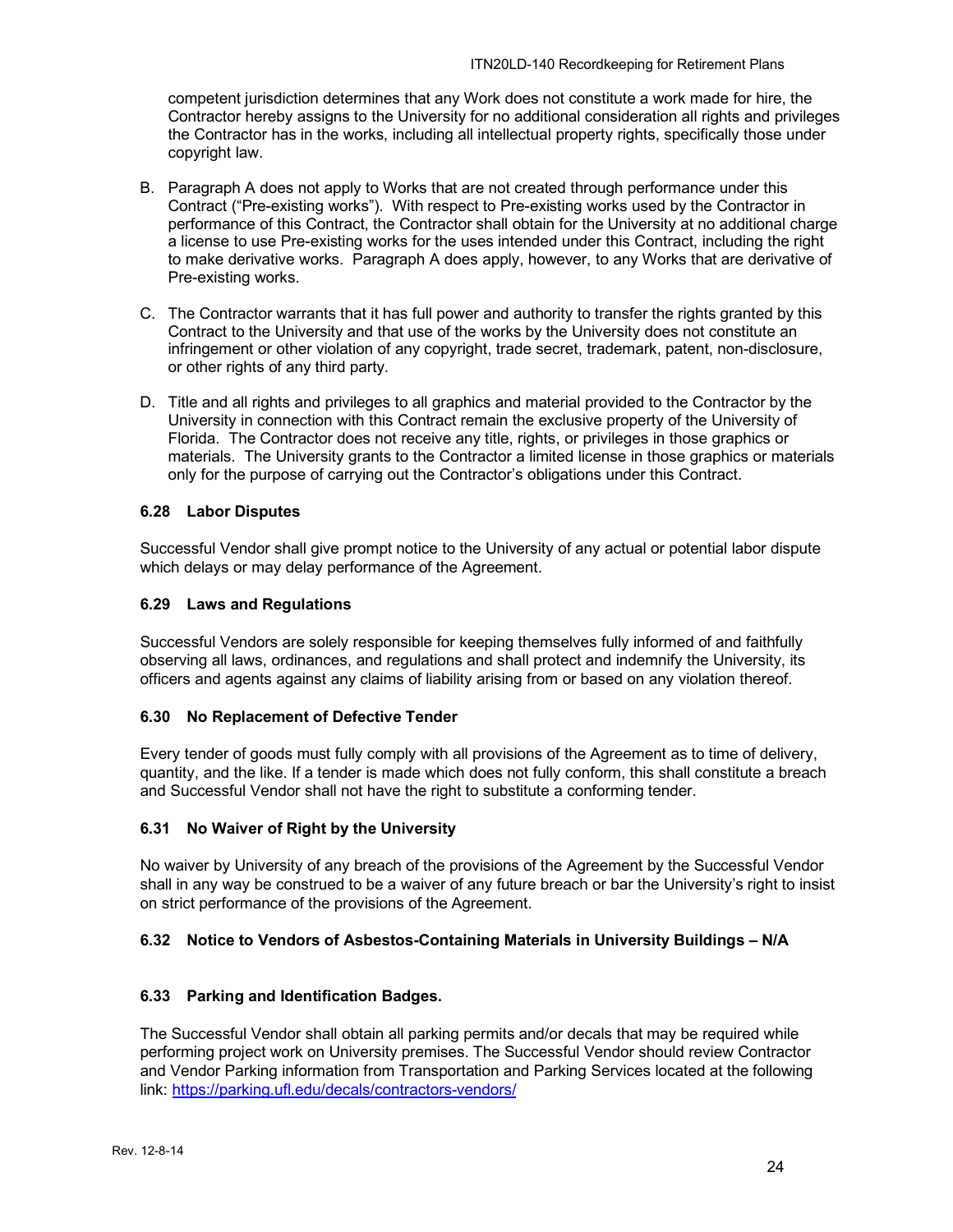#### <span id="page-24-0"></span>**6.34 Payment Terms - NA**

#### <span id="page-24-1"></span>**6.35 Price Adjustment**

Price changes will normally only be considered at the end of one Agreement period and the beginning of another. Price change requests shall be in writing, submitted at least nintey (90) days prior to the end of the current Agreement period, and shall be supported by written evidence of increased costs to the Successful Vendor. The University will not approve unsupported price increases that will merely increase the gross profitability of the Successful Vendor at the expense of the University. Price change requests shall be a factor in the Agreement extension review process. The University shall, in its sole opinion, determine whether the requested price increase or an alternate option is in the best interest of the University.

#### <span id="page-24-2"></span>**6.36 Prior Course of Dealings**

No trade usage, prior course of dealings, or course of performance under other agreements shall be a part of any agreement resulting from this ITN; nor shall such trade usage, prior course of dealing, or course of performance be used in the interpretation or construction of such resulting agreement.

#### <span id="page-24-3"></span>**6.37 Intentionally Blank -** N/A

#### <span id="page-24-4"></span>**6.38 Public Entity Crime**

A person or affiliate who has been placed on the convicted list by the Department of Management Services, State of Florida, may not submit a proposal on a contract to provide any goods or services, including construction, repairs, or leases and may not be awarded or perform work as a Vendor, supplier, subcontractor, or consultant for the University of Florida for a period of 36 months from the date of being placed on the convicted list, a "person" or "affiliate" includes any natural person or any entity, including predecessor or successor entities or any entity under the control of any natural person who is active in its management and who has been convicted of a public entity crime (Rule 6C1-3.020 FAC).

#### <span id="page-24-5"></span>**6.39 Public Records**

All proposal information submitted and opened becomes subject to the Public Records Law set forth in Chapter 119 F.S.

## **IF THE VENDOR HAS QUESTIONS REGARDING THE APPLICATION OF CHAPTER 119, FLORIDA STATUTES, TO THE VENDOR'S DUTY TO PROVIDE PUBLIC RECORDS RELATING TO THIS CONTRACT, CONTACT THE CUSTODIAN OF PUBLIC RECORDS AT Phone: (352) 846-3903**

## **email: [PR-Request@ufl.edu](mailto:PR-Request@ufl.edu)**

**Mail: PO Box 113156, Gainesville, FL 32611-3156**

Any resulting Agreement may be unilaterally canceled for refusal by the vendor to allow public access to all documents, papers, letters, or other materials made or received by the Successful Vendor in conjunction with the Agreement and subject to the provisions of Chapter 119. F.S.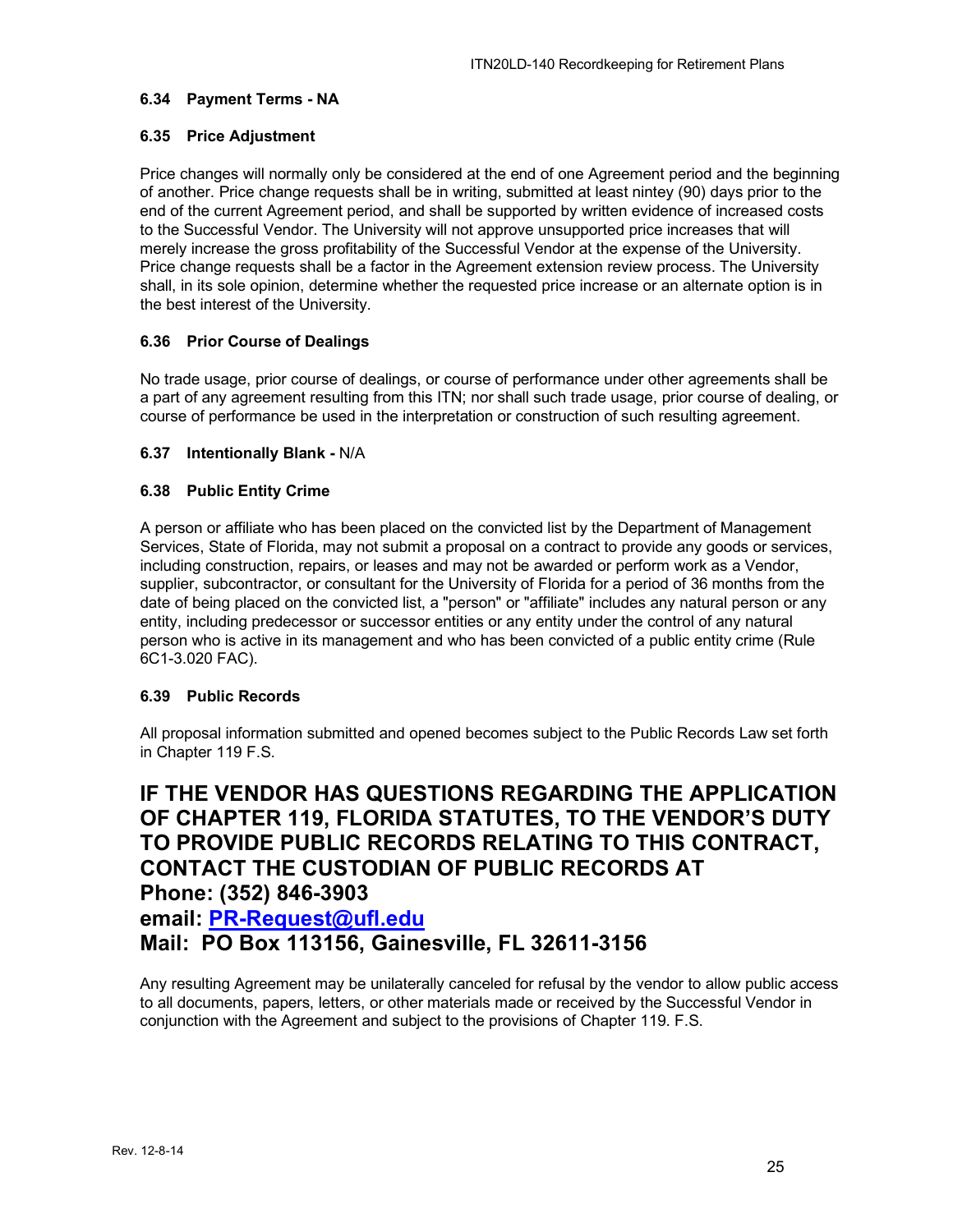## <span id="page-25-0"></span>**6.40 Referencing of Orders**

For each order issued against an agreement resulting hereunder, the University intends in good faith to reference this ITN for pricing, terms and conditions, delivery location, and other particulars. However, in the event the University fails to do so, the University's right to such terms and conditions, and particulars shall not be affected, and no liability of any kind or amount shall accrue to the University.

#### <span id="page-25-1"></span>**6.41 Remedies and Applicable Law**

The Agreement shall be governed by and construed in accordance with the laws of the State of Florida (without regard to principles of conflict of laws) and the rules and regulations of the Florida Board of Governors and the University. University and Successful Vendor shall have available all remedies afforded each by said law. The venue in any action or litigation commenced to enforce the Agreement shall lie in a court of competent jurisdiction located in Gainesville, Florida.

#### <span id="page-25-2"></span>**6.42 Right of Inspection – N/A**

- <span id="page-25-3"></span>**6.43 Right of Offset – N/A**
- <span id="page-25-4"></span>**6.44 Shipment Under Reservation Prohibited – N/A**
- <span id="page-25-5"></span>**6.45 Specifications: Brand Name or Acceptable Alternate – N/A**
- <span id="page-25-6"></span>**6.46 Successful Vendor to Package Goods – N/A**

#### <span id="page-25-8"></span><span id="page-25-7"></span>**6.47 Termination**

#### **6.47.1 Convenience**

The University reserves the right to terminate the Agreement in whole or part at any time when in the best interests of the University without penalty or cause. Upon receipt of the written notice, the Successful Vendor shall immediately stop all work as directed in the notice, notify all subcontractors of the effective date of the termination and minimize all further costs to the University. In the event of termination under this provision, all documents, data and reports prepared by the Successful Vendor under the Agreement shall become the property of and delivered to the University. The Successful Vendor shall be entitled to receive just and equitable compensation for work in progress, work completed and materials accepted before the effective date of termination. Such compensation shall be the Successful Vendor's sole remedy against the University in the event of termination under this provision.

#### <span id="page-25-9"></span>**6.47.2 Default**

The University reserves the right to terminate the Agreement in whole or in part due to the failure of the Successful Vendor to comply with any term or condition of the Agreement, to acquire and maintain all required insurance policies, bonds, licenses and permits, or to make satisfactory progress in performing the Agreement. The University shall provide written notice of the termination and the reasons for it to the Successful Vendor. Upon termination under this provision, all goods, materials, documents, data and reports prepared by the Successful Vendor under the Agreement shall become the property of and be delivered to the University on demand.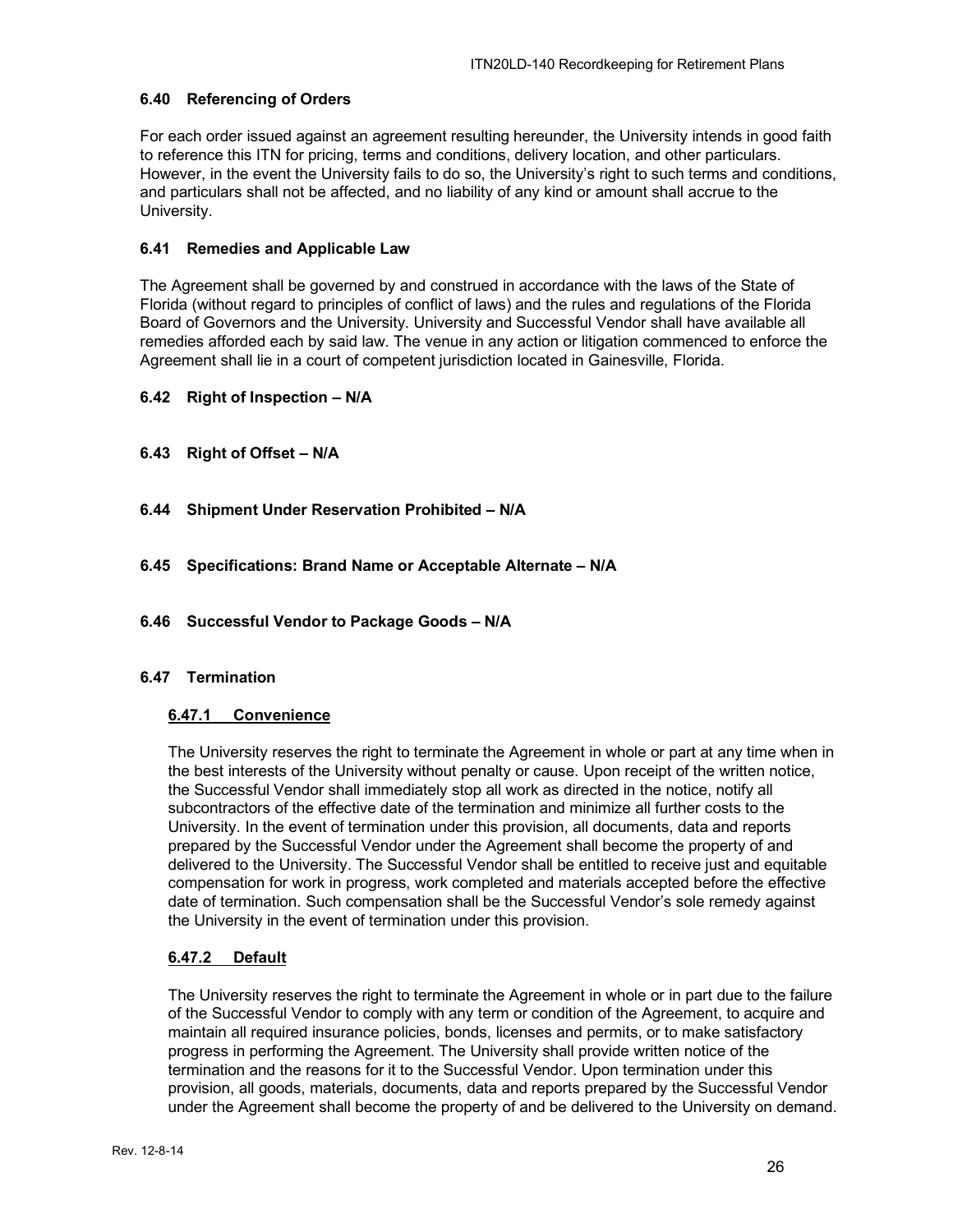The University may, upon termination of the Agreement, procure, on terms and in the manner that it deems appropriate, materials, or services to replace those under the Agreement. The Successful Vendor shall be liable to the University for any excess costs incurred by the University in re-procuring the materials or services.

## <span id="page-26-0"></span>**6.47.3 Gratuities**

The University may, by written notice to the Successful Vendor, cancel the Agreement if it is discovered by the University that gratuities, in the form of entertainment, gifts or other, were offered or given by the Successful Vendor, or any agent or representative of the Successful Vendor, to any officer or employee of the University with a view toward securing favorable treatment with respect to the awarding or amending, or the making of any determinations with respect to the performing of such Agreement. In the event the Agreement is canceled by the University pursuant to this provision, University shall be entitled, in addition to any other rights and remedies, to recover or withhold the amount of the cost incurred by Successful Vendor in providing such gratuities.

## <span id="page-26-1"></span>**6.47.4 Insolvency**

The University shall have the right to terminate the Agreement at any time in the event Successful Vendor files a petition in bankruptcy; or is adjudicated bankrupt; or if a petition in bankruptcy is filed against Successful Vendor and not discharged within thirty (30) days; of if Successful Vendor becomes insolvent or makes an assignment for the benefit of its creditors or an arrangement pursuant to any bankruptcy law; of if a receiver is appointed for Successful Vendor or its business.

## <span id="page-26-2"></span>**6.47.5 Lack of Funds**

The State of Florida's and UF's performance and obligation to pay under this Agreement is contingent upon an annual appropriation by the Florida State Legislature. The Agreement may be canceled without further obligation on the part of the University of Florida in the event that sufficient appropriated funding is unavailable to assure full performance of the terms. The Successful Vendor shall be notified in writing of such non-appropriation as soon as reasonably possible. No penalty shall accrue to the University in the event this cancellation provision is exercised. This cancellation provision shall not be construed so as to permit the University to terminate the Agreement in order to acquire similar equipment, material, supplies or services from another party.

## <span id="page-26-3"></span>**6.47.6 Stop Work Order**

The University may at any time, by written order to the Successful vendor, require the Successful Vendor to stop all or any part of the work called for by the Agreement for a period of ninety (90) days after the order is delivered to the Successful Vendor, and for any further period to which the parties may agree. The order shall be specifically identified as a Stop Work Order issued under this provision. Upon receipt of the order, the Successful Vendor shall immediately comply with its terms and take all reasonable steps to minimize the incidence of costs allocable to the work covered by the order during the period of work stoppage. If a Stop Work Order issued under this provision is canceled or the period of the order or any extension expires, the Successful Vendor shall resume work. The University shall make an equitable adjustment in the delivery schedule or Agreement price, or both, and the Agreement shall be amended in writing accordingly.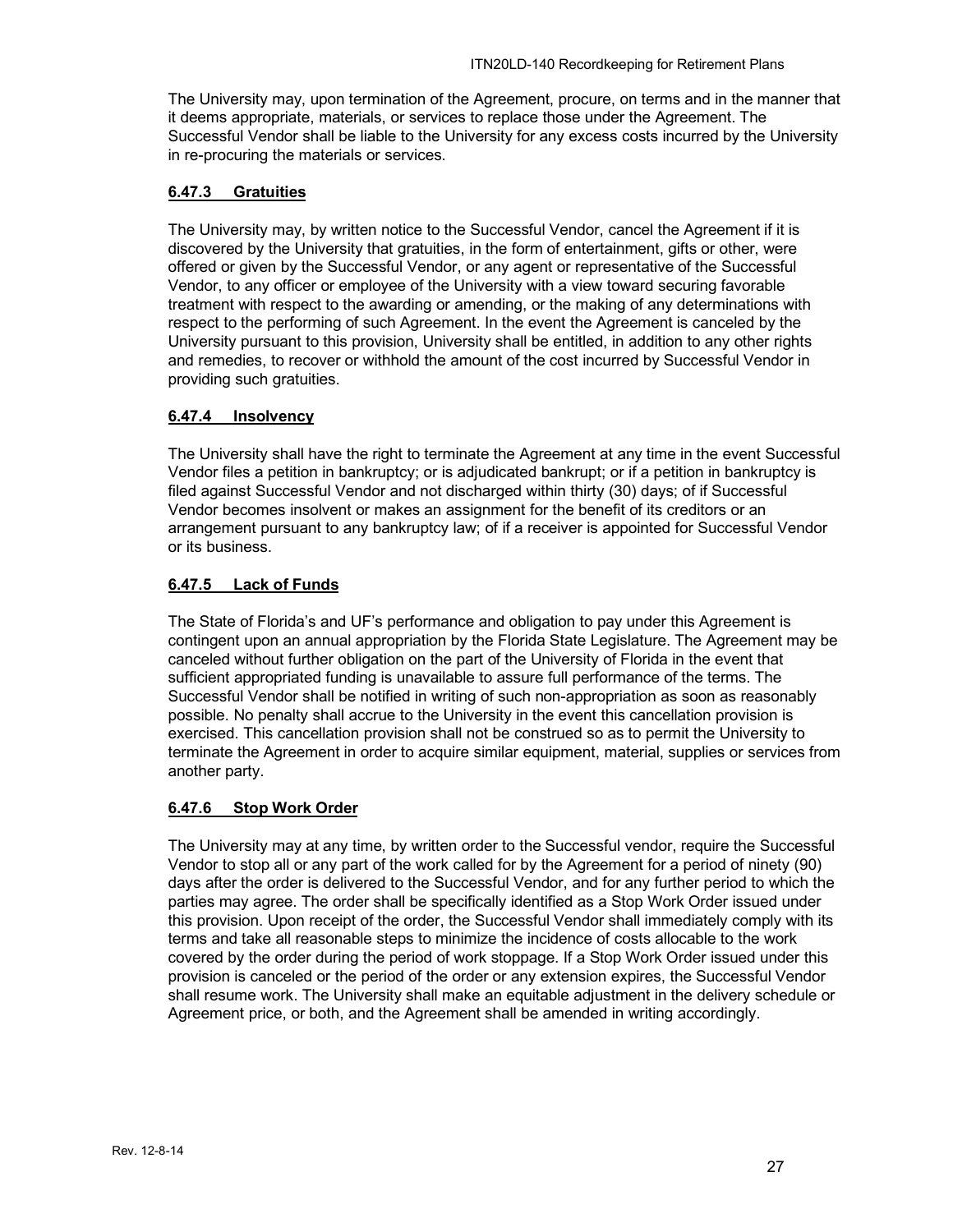#### <span id="page-27-0"></span>**6.47.7 Suspension or Debarment**

The University may by written notice to the Successful Vendor immediately terminate the Agreement if the University determines that the Successful Vendor has been debarred, suspended or otherwise lawfully prohibited from participating in any public procurement activity, including but limited to, being disapproved as a subcontractor Vendor of any public procurement unit or other governmental body.

## <span id="page-27-1"></span>**6.47.8 Continuation of Performance Through Termination**

The Successful Vendor shall continue to perform, in accordance with the requirements of Agreement, up to the date of termination, as directed in the termination notice.

- <span id="page-27-2"></span>**6.48 Title and Risk of Loss – N/A**
- <span id="page-27-3"></span>**6.49 Warranties – N/A**
- <span id="page-27-4"></span>**6.50 Payment Card Industry Data Security Standard. – N/A**
- <span id="page-27-5"></span>**6.51 Payment and Invoice Information – N/A**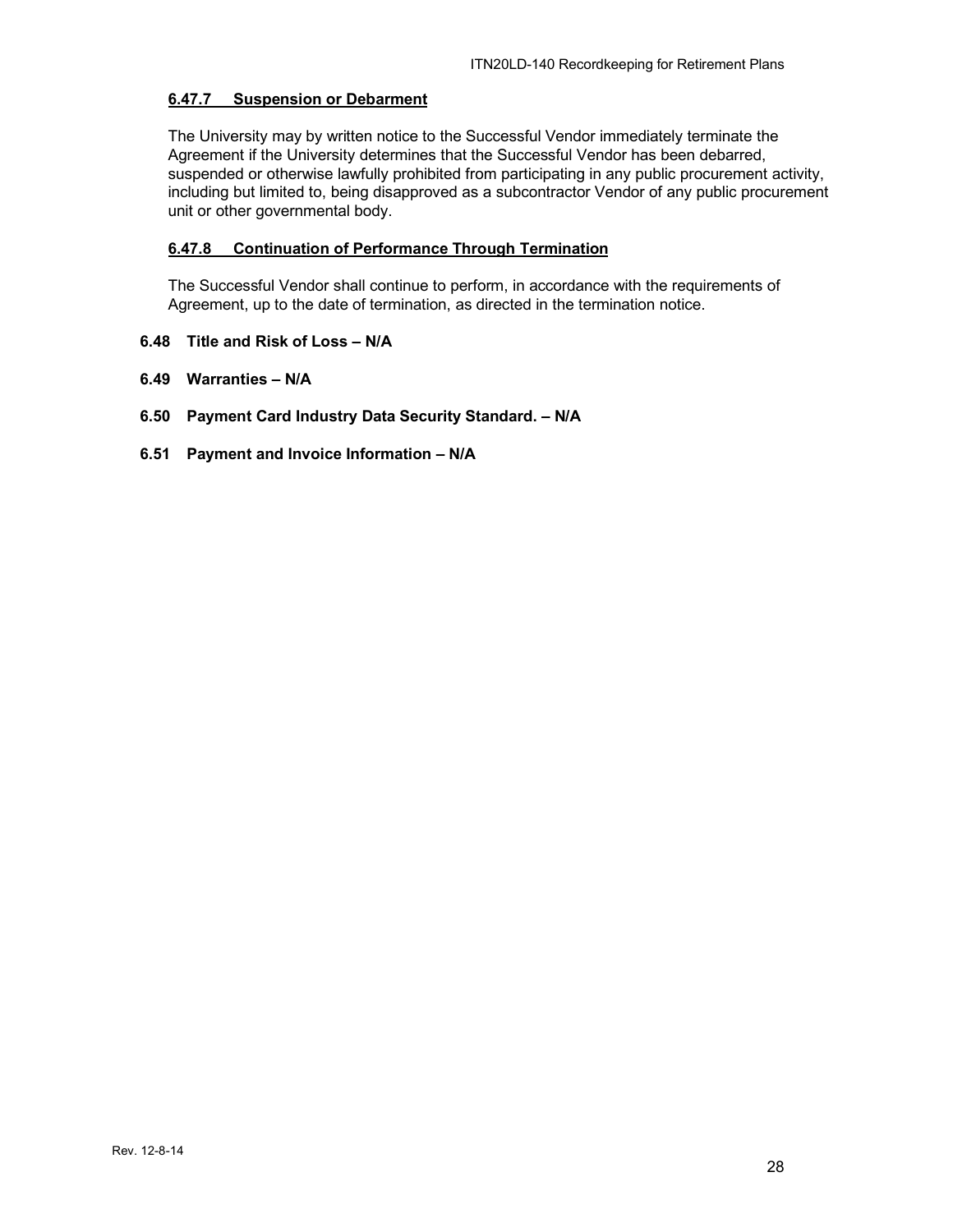#### <span id="page-28-0"></span>**7.0 Certifications and Forms**

#### <span id="page-28-1"></span>**7.1 Certification of Proposal**

Explanation: This certification attests to the vendor's awareness of and agreement to the content of this ITN and all accompanying provisions contained herein.

Action: Vendor is to ensure that the following certificate is duly completed and correctly executed by an authorized officer of your company.

This proposal is submitted in response to Invitation to Negotiate # ITN20LD-140 issued by the University of Florida. The undersigned, as a duly authorized officer, hereby certifies that

#### \_\_\_\_\_\_\_\_\_\_\_\_\_\_\_\_\_\_\_\_\_\_\_\_\_\_\_\_\_\_\_\_\_\_\_\_\_ (Vendor Name)

agrees to be bound by the content of this proposal and agrees to comply with the terms, conditions and provisions of the referenced Invitation to Negotiate (ITN) and any addenda thereto in the event of an award. Exceptions are to be noted as stated in the ITN. The proposal shall remain in effect for a period of ninety (90) calendar days as of the Due Date for responses to the ITN.

The undersigned certifies that to the best of his/her knowledge: (check one pf the below and provide information if required)

There is no trustee or employee of the University of Florida who has or whose Relative has an Interest in the entity or entities making this proposal or who is a natural person making this proposal.

There are trustee(s) and/or employee(s) of the University of Florida who have, and/or whose Relative(s) have, an Interest in the entity or entities making this proposal or who is a natural person making this proposal. Describe the nature of the interest held by each trustee, employee, or Relative of the trustee or employee (for example, grandson of Employee X owns the company or spouse of Employee Y is a director of the company).

"Interest" for purposes of this disclosure includes the following: director, trustee, officer, or employee of an entity, any contract with an entity (including consulting), or any partner, proprietor, stock, equity, or other ownership interest in an entity.

"Relative" for the purpose of this disclosure is an individual who is related to the trustee or employee as father, mother, son, daughter, brother, sister, uncle, aunt, first cousin, nephew, niece, husband, wife, father-in-law, mother-in-law, son-in-law, daughter-in-law, brother-in-law, sister-in-law, stepfather, stepmother, stepson, stepdaughter, stepbrother, stepsister, half brother, half sister, grandparent, great grandparent, grandchild, great grandchild, step grandparent, step great grandparent, step grandchild, step great grandchild, person who is engaged to be married to the trustee or employee or who otherwise holds himself or herself out as or is generally known as the person whom the trustee or employee intends to marry or with whom the trustee or employee intends to form a household, or any other natural person having the same legal residence as the trustee or employee"

The undersigned further certifies that their firm (check one) \_\_\_**IS** *or* \_\_\_**IS NOT** currently debarred, suspended, or proposed for debarment by any federal entity. The undersigned agrees to notify the University of any change in this status, should one occur, until such time as an award has been made under this procurement action.

Person(s) authorized to negotiate in good faith on behalf of this firm for purposes of this Invitation to Negotiate are:

Name: example and the set of  $\blacksquare$  Title:  $\blacksquare$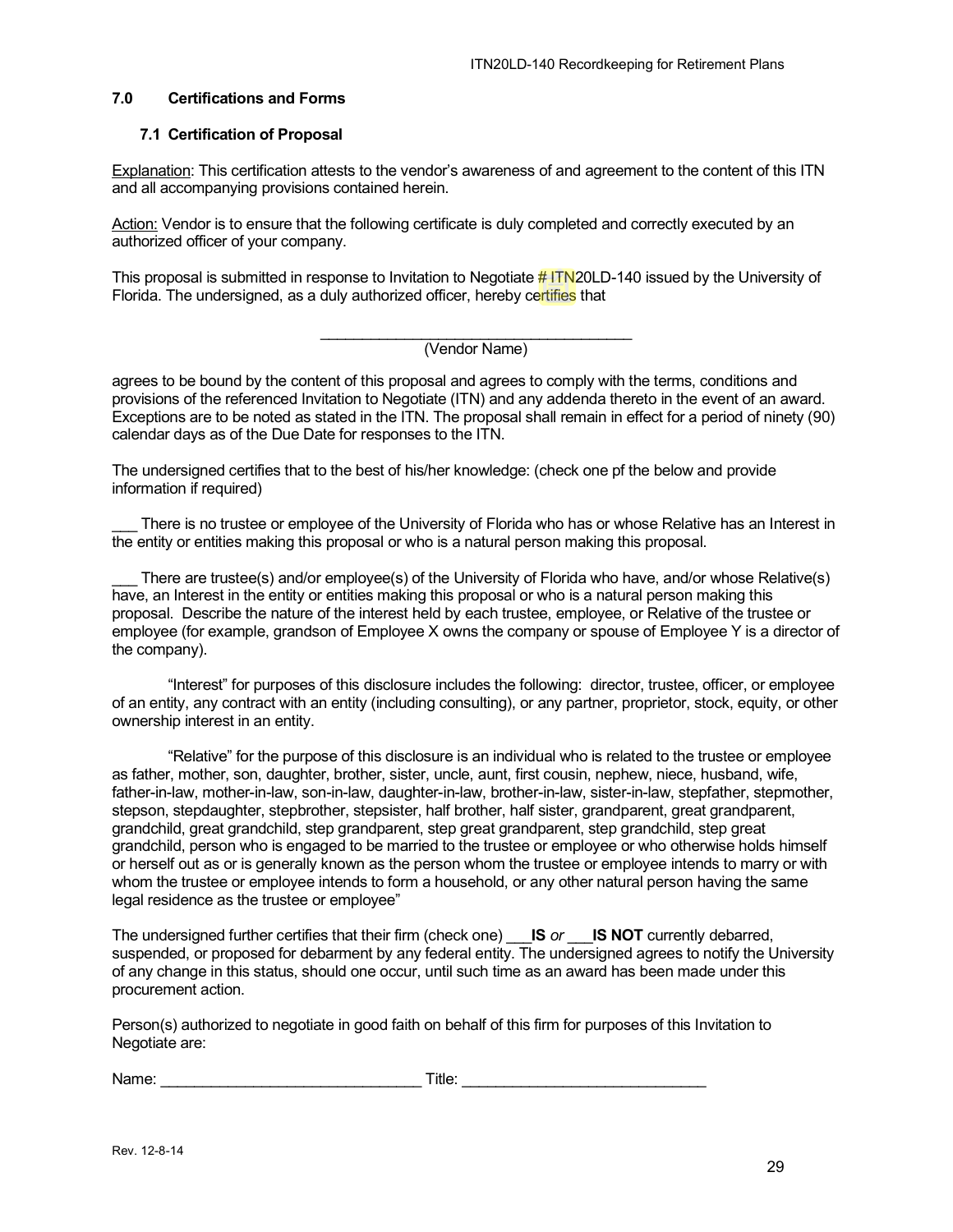ITN20LD-140 Recordkeeping for Retirement Plans

| <b>ITN20LD-140</b>              | Closing Date: 5/6/2020 | <b>Closing Time: 3:00 PM EST</b>               |
|---------------------------------|------------------------|------------------------------------------------|
|                                 | <b>Printed Name</b>    |                                                |
| Signature of Authorized Officer |                        |                                                |
|                                 |                        |                                                |
|                                 |                        |                                                |
|                                 |                        |                                                |
|                                 |                        | Date: <u>_________________________________</u> |